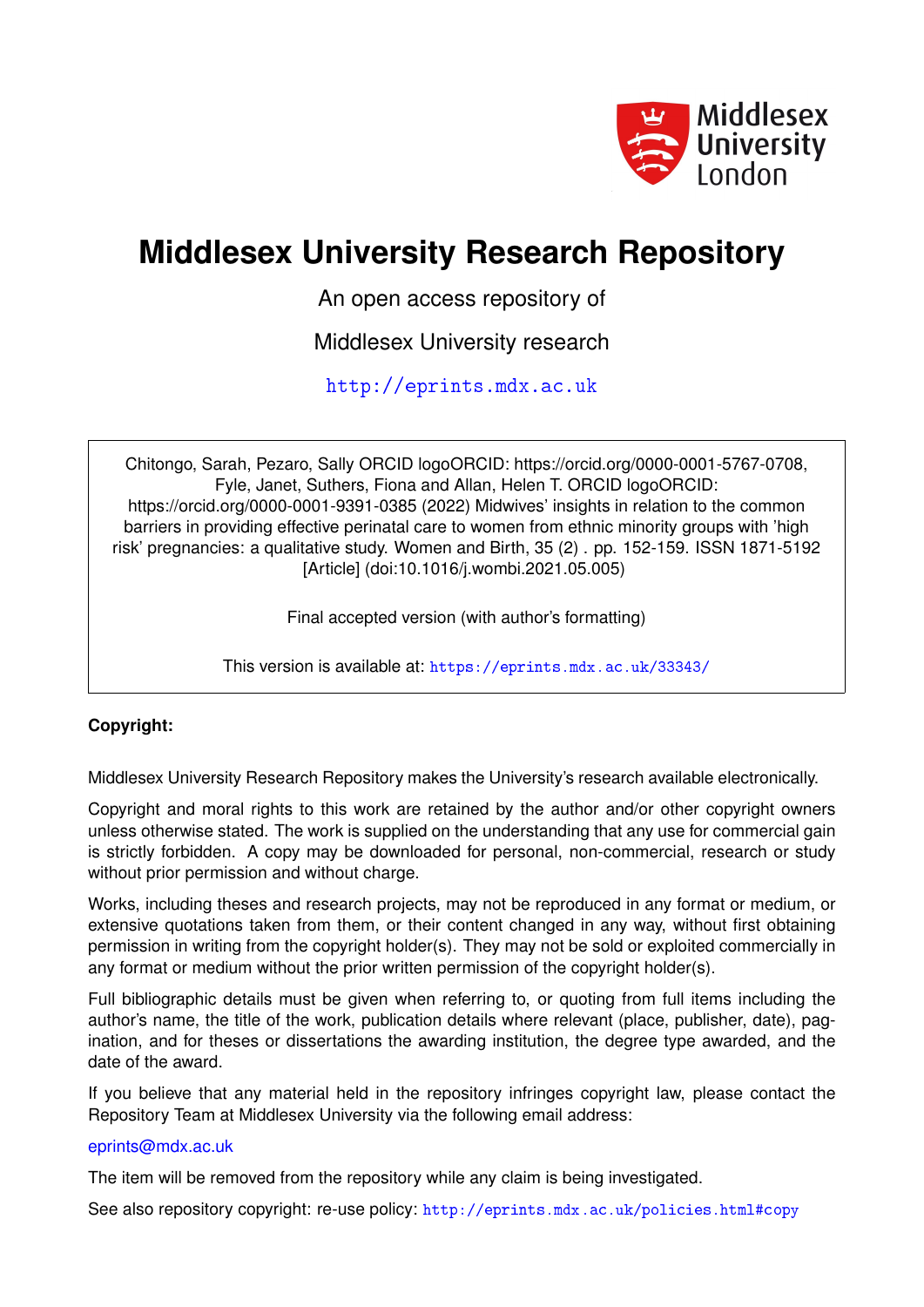**Midwives' insights in relation to the common barriers in providing effective perinatal care** 

**to women from ethnic minority groups with 'high risk' pregnancies: A qualitative study**

## **Abstract**

## **Problem**

Childbearing women from ethnic minority groups in the United Kingdom (UK) have significantly poorer perinatal outcomes overall.

#### **Background**

Childbearing women from ethnic minority groups report having poorer experiences and outcomes in perinatal care, and health professionals report having difficulty in providing effective care to them. Yet barriers in relation to providing such care remain underreported.

#### **Aim**

The aim of this study was to elicit midwives' insights in relation to the common barriers in providing effective perinatal care to women from ethnic minority groups with 'high risk' pregnancies and how to overcome these barriers.

## **Methods**

A qualitative study was undertaken in a single obstetric led unit based in London, UK. A thematic analysis was undertaken to identify themes from the data.

## **Findings**

A total of 20 midwives participated. They self-identified as White British (n=7), Black African (n=7), Black Caribbean (n=3) and Asian (n=3). Most (n=12) had more than 10 years' experience practising as a registered midwife (range 2 – 35 years). Four themes were identified: 1) Communication, 2) Continuity of carer, 3) Policy and 4) Social determinants. Racism and unconscious bias underpin many of the findings presented.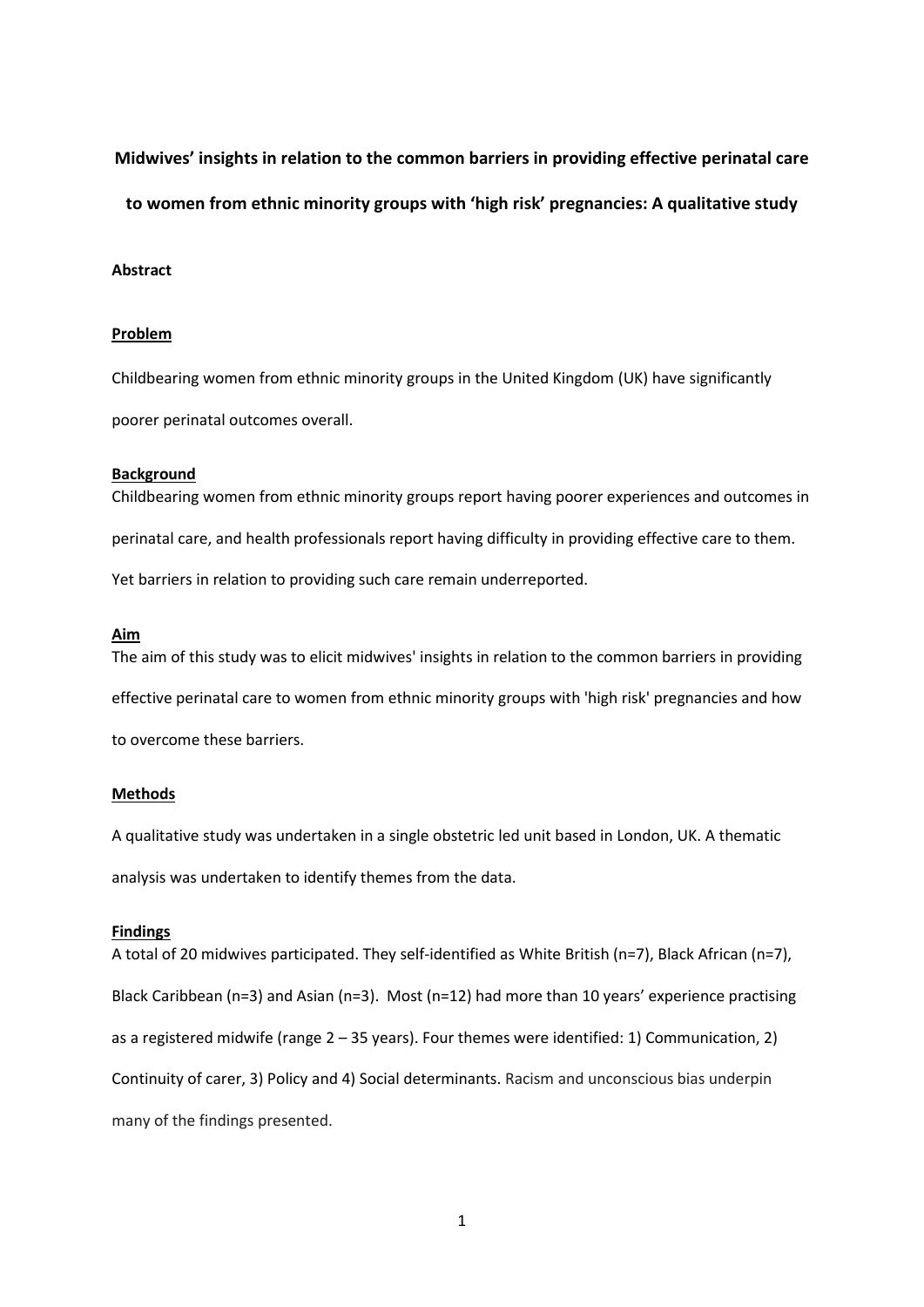## **Discussion**

Co-created community hubs may improve access to more effective care for childbearing women from ethnic minority groups. A focus on robust anti-racism interventions, continuity of carer, staff wellbeing and education along with the provision of orientation and bespoke translation services are also suggested for the reduction of poorer outcomes and experiences.

## **Conclusion**

Along with policies designed to promote equality and irradicate racism, there is a need for cocreated community hubs and continuity of carer in perinatal services. Further research is also required to develop and evaluate culturally safe, and evidence-based interventions designed to address the current disparities apparent.

## **Keywords**

Pregnancy; Midwifery care; qualitative research; cultural safety, community hubs

## Statement of Significance

• Problem or Issue

Perinatal outcomes and experiences are significantly poorer for women from ethnic minority groups

## • What is Already Known

Midwives report challenges in providing effective perinatal care to women in this context. Yet their perspectives on the barriers to and provision of effective care for childbearing women from ethnic minority groups with 'high risk' pregnancies in ethnically diverse areas remain underreported.

## • What this Paper Adds

This paper offers new insights in relation to the perceptions of midwives on the barriers in providing effective perinatal care for women from ethnic minority groups and how to overcome them. In answer, suggested interventions are proposed for future development.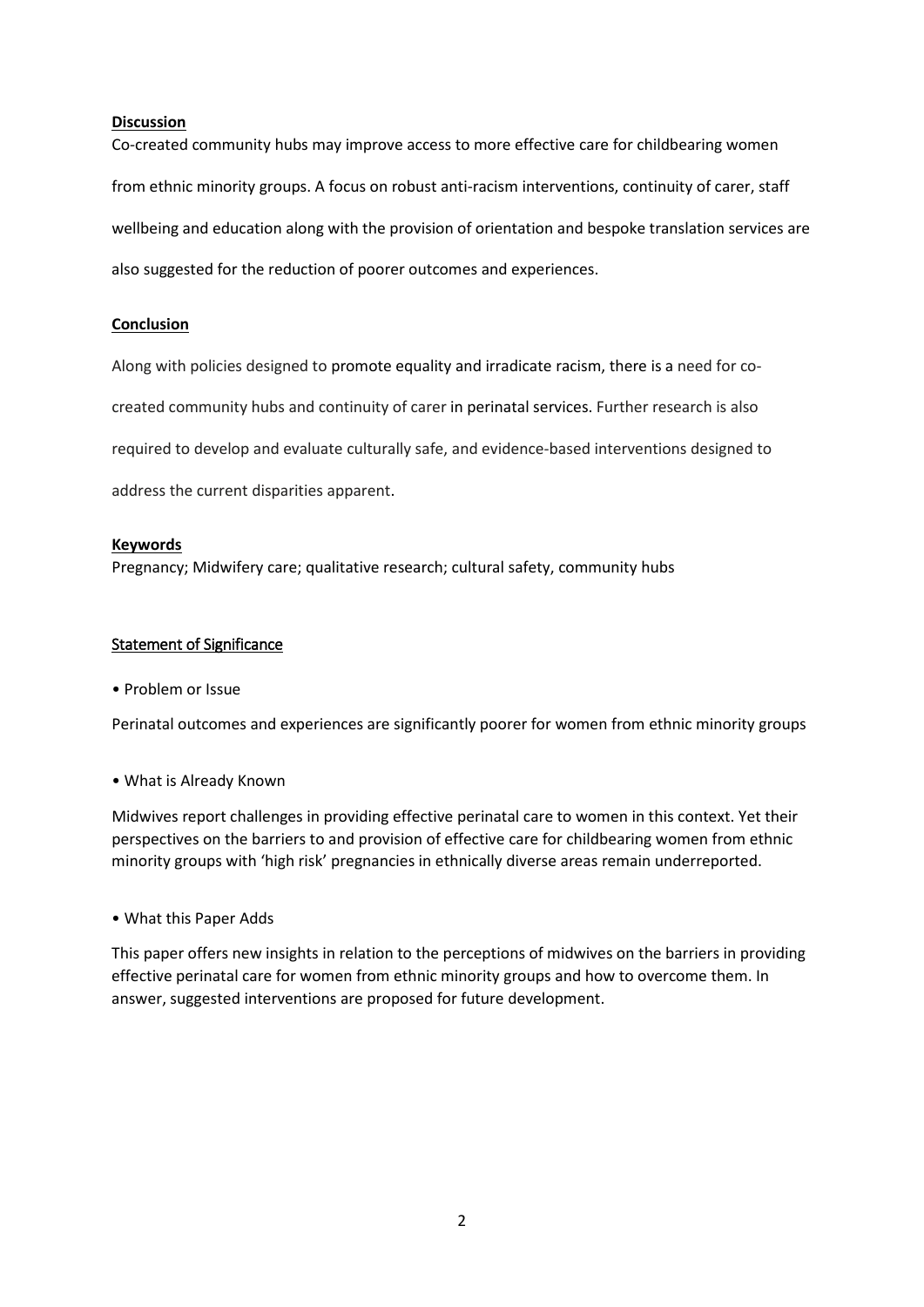#### **Introduction**

A recent national population-based cohort study conducted in the United Kingdom (UK) has reported disparities, with black women experiencing a fivefold higher maternal mortality rate (1). There is also repeated evidence of an association between stillbirth risk and ethnicity (2). Moreover, childbearing women from ethnic minority groups who migrate are at greater risk of adverse perinatal outcomes in comparison to women born in their host country (3)(4). Such pregnancies complicated by any factors (e.g., pre-eclampsia), which threaten the well-being of the mother and/or fetus have been defined as being 'high risk' (5), and thus will frequently involve specialist perinatal care.

Whilst not all women who migrate will be part of an ethnic minority group, the direction of travel to a more ethnically diverse future in the UK through migration is certain (6). Undocumented migrant women including those refused asylum can experience complex barriers to perinatal services and have poorer obstetric outcomes in England, where they are not entitled to free access to perinatal services (7). Such restrictive governmental policies for undocumented migrants have been criticised for neglecting the right to health or universal healthcare coverage (8), and thus may further impact upon the delivery of care in this context.

Although other UK policies explicitly promote 'woman-centred' approaches, there has been a paucity of evidence in relation to how these may impact upon the current inequities apparent for ethnic minorities in healthcare services. In 2007, researchers argued that this was predominantly due to a lack of awareness of ethnic minority groups and their needs (9). Historically, women from ethnic minority groups have experienced a multitude of barriers in relation to their childbearing journey's, including a lack of interpreter services and unequal access to services, along with language stereotyping, racism, and a lack of cultural understanding from health professionals (10) (11). More recent research gathering the views of women from ethnic minority groups, including those who migrate, has unearthed similar themes (12) (13). However, the perspectives of midwives in relation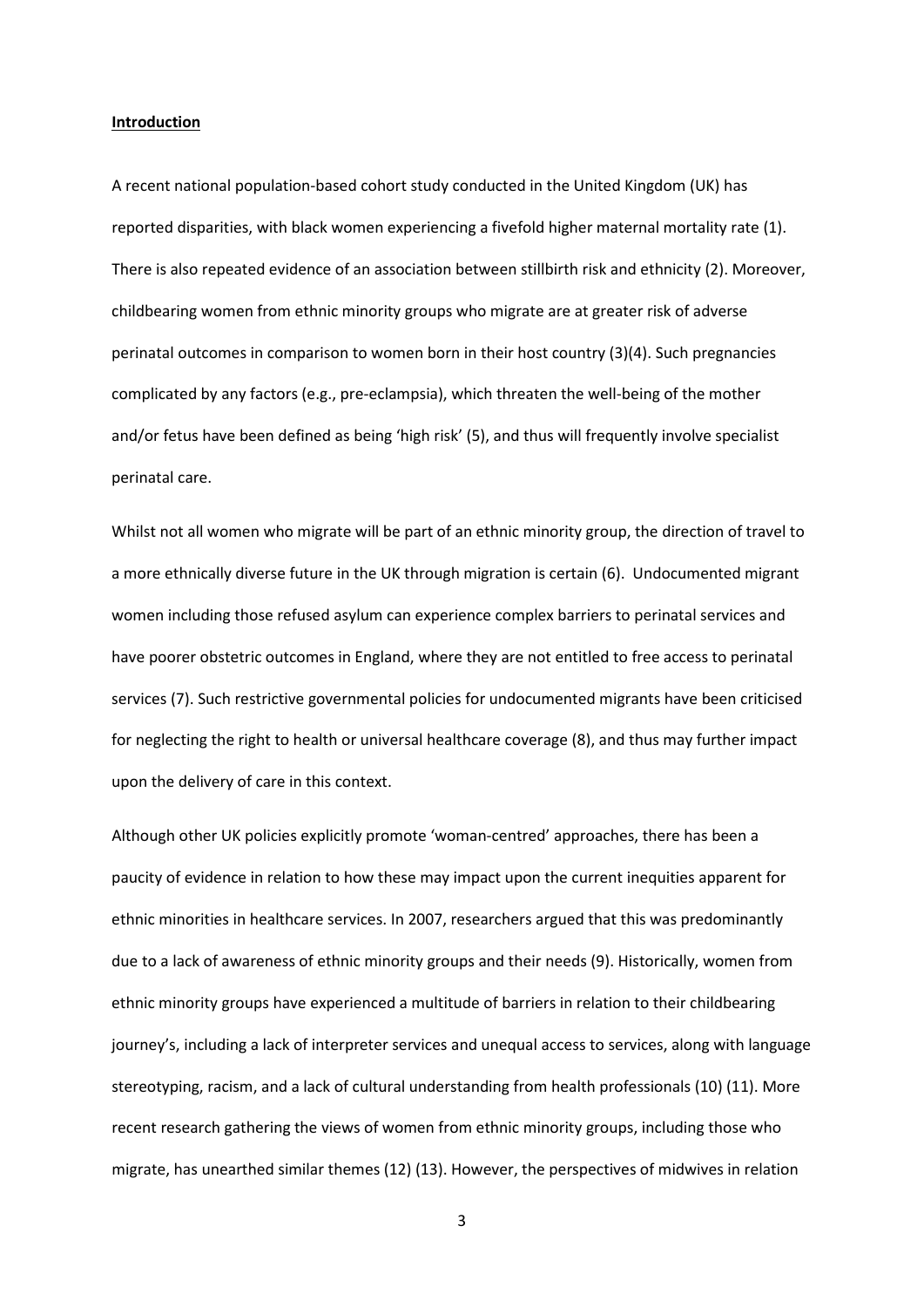to the common barriers in providing effective perinatal care to women from ethnic minority groups with 'high risk' pregnancies in ethnically diverse areas of the UK are seemingly underreported. The aim of this study was therefore to elicit midwives' insights in an ethnically diverse area of the UK in relation to common barriers in providing effective perinatal care to women from ethnic minority groups with 'high risk' pregnancies and how to overcome these barriers. Whilst here the words 'women' and 'woman' are used, it is important to remain mindful of the fact that there are some birthing people who identify with different genders or no gender at all.

#### **Methods**

The underlying epistemology for this research is based on the theory of social constructivism, which assumes that individuals create meaning through interacting with others and their environment (14). A qualitative design was chosen as insight, experience, meaning, and context were considered essential in meeting the aim of this research. This study used a semi-structured interview design. The research setting was a single obstetric led unit in an ethnically diverse area of London, where any woman with a pregnancy associated complication living within the catchment area may attend to receive antenatal, intrapartum, and postnatal care. This research setting was deemed appropriate as it gave access to a sample of midwives with contemporary experience of delivering care to women from ethnic minority groups deemed to have 'high risk' pregnancies.

#### **Sample and recruitment**

The sampling strategy was purposive. All midwives working in the obstetric led unit were invited to participate via a total of 6 emails including a participant information sheet outlining the details of the study.

Participants were included if they were registered as midwives with the Nursing and Midwifery Council (NMC) and had experience of providing midwifery care to women from ethnic minority groups considered to have 'high risk' pregnancies as defined by Lee et al., (2014). Midwives in preceptorship programmes or returning to practice were excluded due to their relative and/or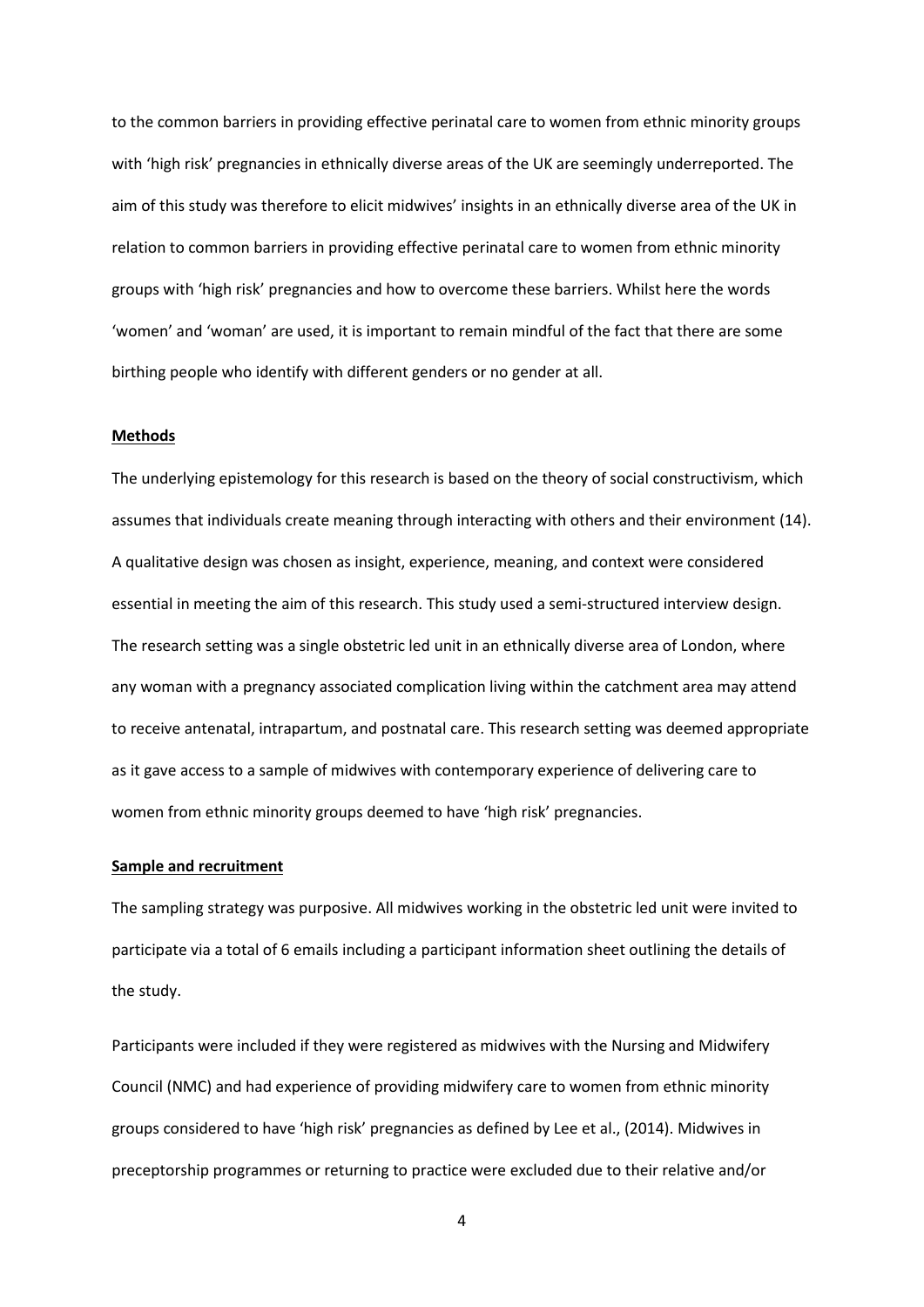recent inexperience. Midwives in management roles were also excluded so as to capture a 'grass roots' perspective on current clinical practice. As we were interested in the insights of those midwives with recent experience of caring for women from ethnic minority groups with 'high risk' pregnancies, we did not seek to recruit midwives working in community settings or birth centres. A total of 20 midwives were recruited to participate.

#### **Data Collection**

Data collection occurred in 2019. Semi-structured interviews were used to generate data using an interview guide (see Table 1). Such tools can usefully guide the narrative string developed by the interviewee (15). This interview guide was developed, and peer reviewed by both the research team and internal academic peer groups following a brief scoping review of the literature on this topic. The interview guide started with practice related questions, inquiring about midwives' experience, situations and working practices in relation to providing care to woman from ethnic minority groups they considered to have 'high risk' pregnancies. The flow of the interview was set by participants' responses along with the interviewer's use of probes and follow up questioning. To capture participant characteristics, brief demographic information was collected in relation to participants' ethnic background and number of years' experience as a registered midwife.

At the start of the interview the aim of the research was reiterated to participants, enabling them to voice any queries or concerns before giving consent to having their interview audio recorded. Subsequently, the 7 questions from the interview guide were asked in numerical order. Interviews lasted between 45 and 75 minutes in total. All interviews were conducted by the lead author, who was previously unknown to participants. Anecdotal reports suggest that the study setting was unusually quiet on the days when interviews were conducted. No interviews took place whilst midwife participants were simultaneously assigned clinical duties. Interviews took place in a single, vacant, and secluded clinical consultation room within the study setting at a time convenient to each participant.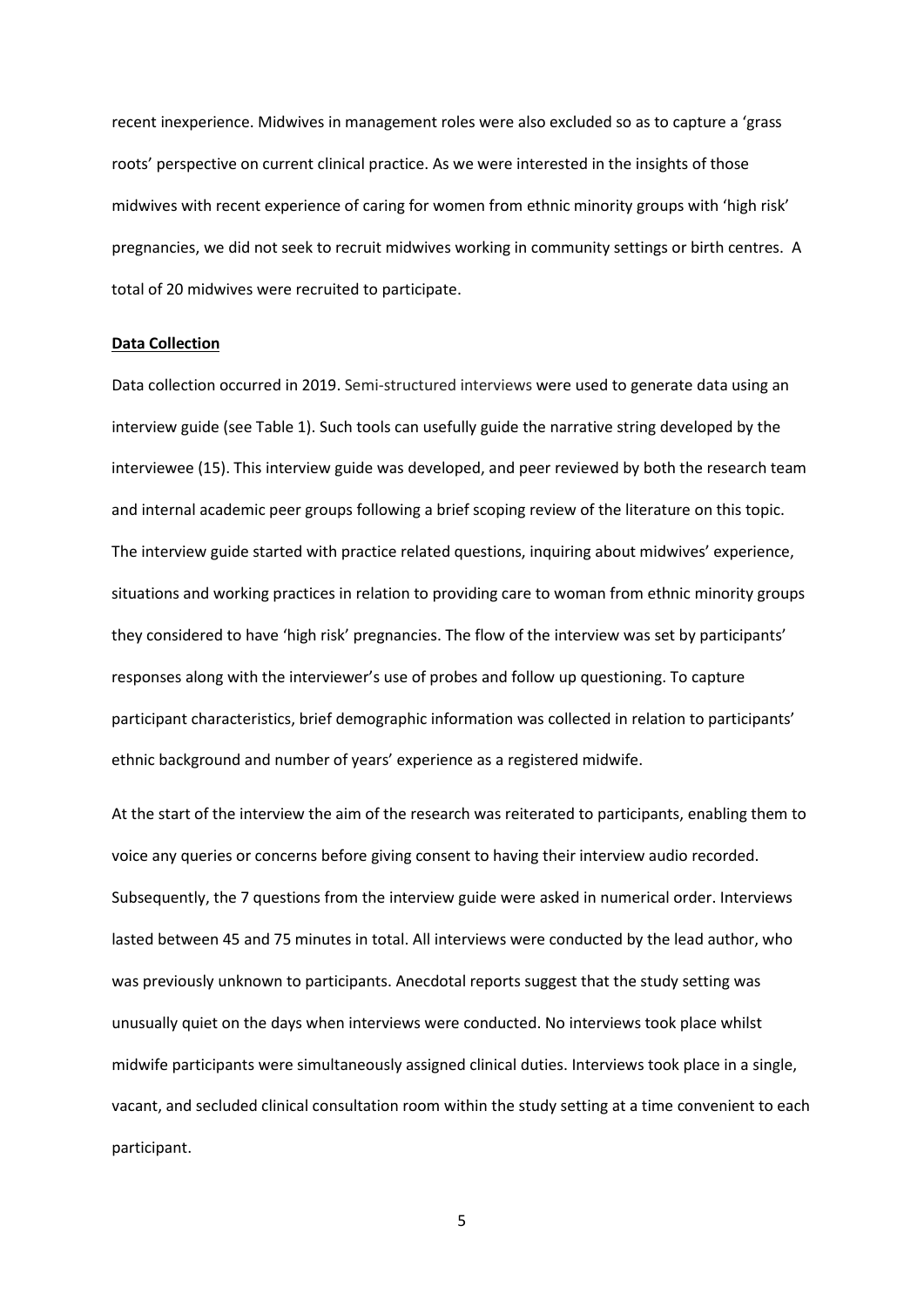#### Table 1: Interview guide

|                | <b>Question prompts</b>                                                                          |
|----------------|--------------------------------------------------------------------------------------------------|
| 1              | Can you tell me about any experiences you have had with caring for a woman from an ethnic        |
|                | minority group whom you believe was considered to have a high-risk pregnancy?                    |
| $\overline{2}$ | Can you tell me about a situation where things went well or when things did not go as well as    |
|                | you would have liked?                                                                            |
| 3              | Do you observe any barriers or challenges to providing effective care to these women within the  |
|                | unit? If so, what are they?                                                                      |
| 4              | Do you find you have to adopt different ways of working with this client group? If yes, can you  |
|                | expand on this?                                                                                  |
| 5              | What is your understanding of cultural competency?                                               |
| 6              | Can you tell me about the support and education you have received for caring for this particular |
|                | group of women?                                                                                  |
| $\overline{7}$ | How do you think services could better support you to care for this particular group of women?   |

#### **Data analysis**

Audio recordings of the interviews were transcribed verbatim by an independent transcriber. Braun and Clarke's (16) method for thematic analysis was then used to analyse, generate, and report patterns (themes) from the data set. Primarily, the lead researcher (SC) independently examined each interview transcript to become familiar with the data and identify insights and understandings about barriers pertinent to the aim of the study. This analytic process involved paying close attention to the data, listening to the audio files, and re-reading transcripts throughout. Codes were then assigned to statements and developed into the themes identified via a succession of refinements. The second author (SP) also analysed the data separately and joined the lead researcher in further iterative analyses whereby the researchers moved back and forth to ascertain final codes and themes via a series of academic discussions, some of which included the entire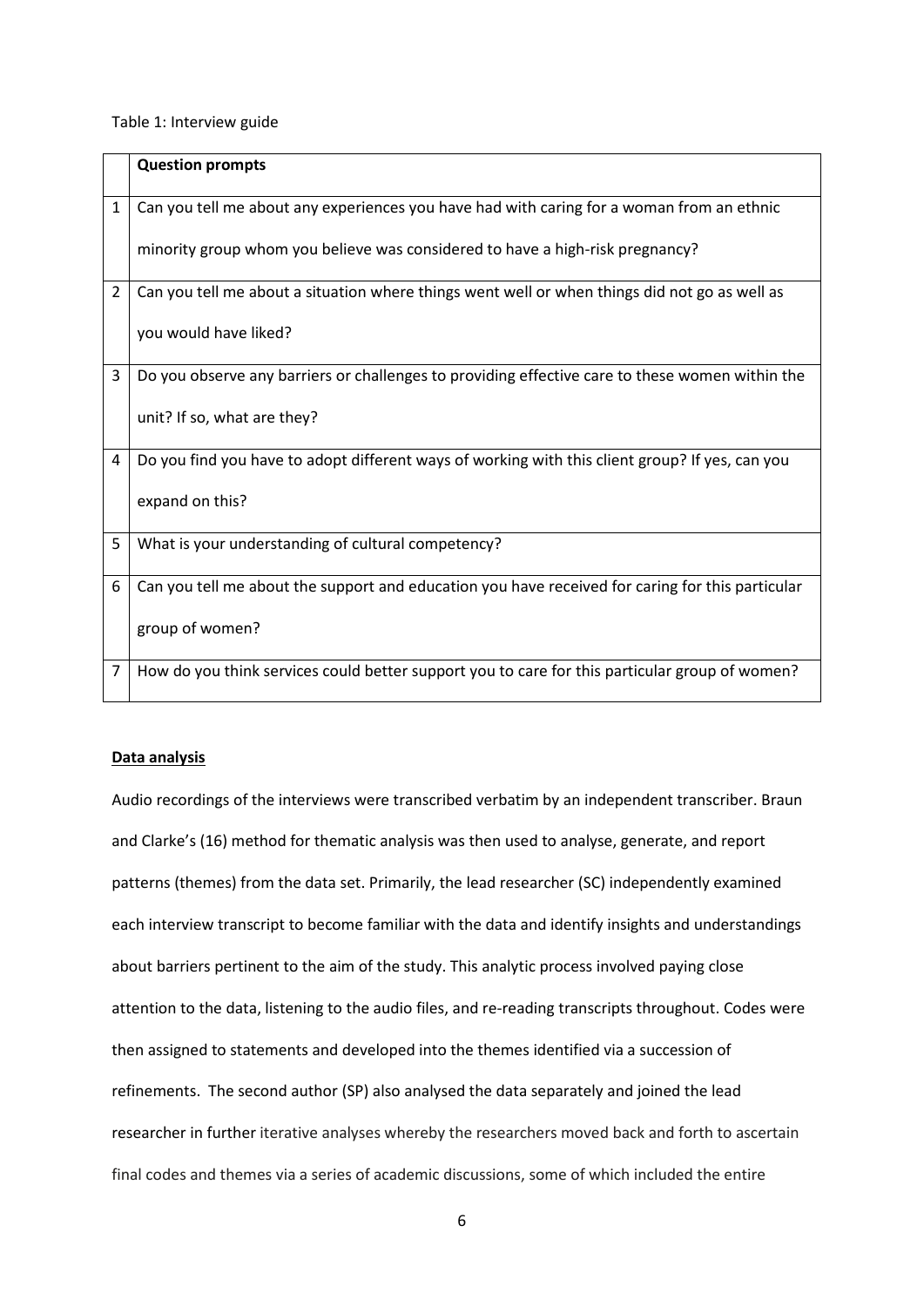research team. Such researcher triangulation can compensate for single researcher bias (17) and contribute toward the trustworthiness of findings (15). NVivo software (version 12) (18) was used to assist in this process.

#### **Ethical considerations**

Middlesex University and NHS ethics committees approved the study protocol (Project No. 6110). All midwives were assured that their responses would be kept anonymous and confidential, that their participation was entirely voluntary, and that they could withdraw at any time. None chose to do so. Participants were invited to read through a consent form and to sign this as confirmation of understanding the projects aim and agreeing to take part. Data collection only commenced once consent was obtained.

## **Findings**

Overall, 20 midwives participated in a total of 20 interviews. At the time of interview these midwives were predominantly working with women during their labour and birth. Between them, participants had a considerable number of years of experience, with 12 having more than 10 years experience (range 2 - 35 years). The participants were therefore also able to proffer insights based on prior experience of caring for women from ethnic minority groups in other services, including the antenatal period in particular. Participants self-identified as being White British (n=7), Black African (n=7), Black Caribbean (n=3) and Asian (n=3).

Four themes, encompassing both barriers and how these might be overcome, were identified from the data: 1) Communication, 2) Continuity of carer, 3) Policy and 4) Social determinants.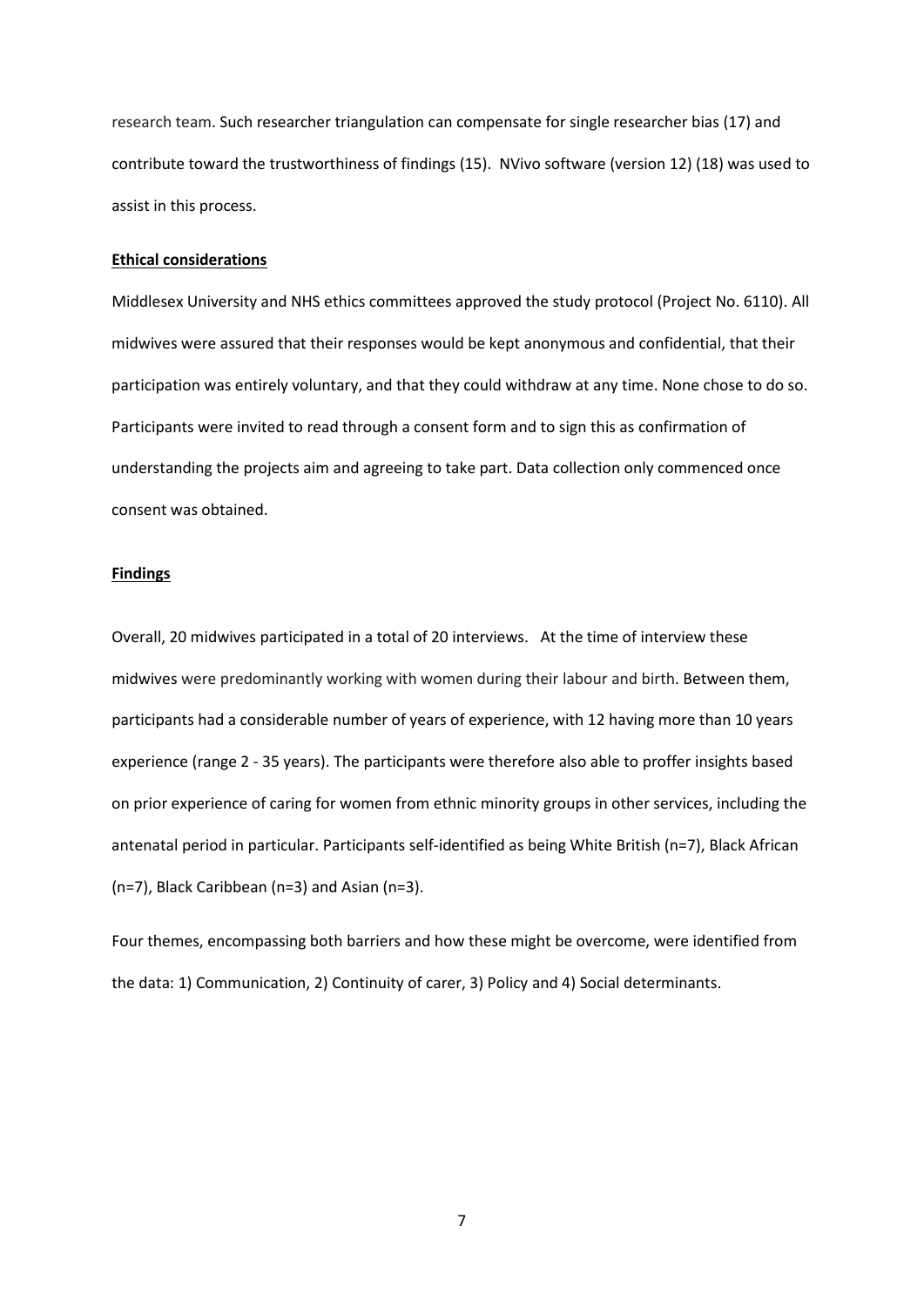#### **Theme One: Communication**

Here, participants reflected on the failure of some other staff members to listen to childbearing women from ethnic minority groups. They related how some women often appeared disempowered and as a consequence, were often not taken seriously. Racism and unconscious biases in relation to communication were thus often referred to as barriers to effective perinatal care.

"…… *I looked after a black woman. When I took over the shift the woman said that she had been telling staff she was not feeling well, and she felt they didn't believe her. The lady ended up with an eclamptic seizure. Thankfully, she was fine in the end but if she would have been listened to earlier things could have been different*" **(P 13)**

Some midwives also described how women from ethnic minority groups with high-risk pregnancies can implore staff to **"believe them." (P17)**

"……*there is a lot of stereotyping that black women do not want to take their health seriously, but we are not looking beyond that, why is it that they are not actually coming for the appointments, and what more should we be doing for them***" (P2)**

There was emphasis placed upon the importance of staying open to a childbearing woman's point of view in order to promote cultural safety. Participants also stated the need and importance of "*listening… to understand, rather than listening to answer"* **(P 4)**

A common barrier participants expressed was in accessing robust interpreter services. They largely reported on how a lack of a process during emergency treatment meant they were challenged to fully explain procedures.

*"…. where it is difficult to obtain, like a proper history from the patient* [sic]*, even though, you*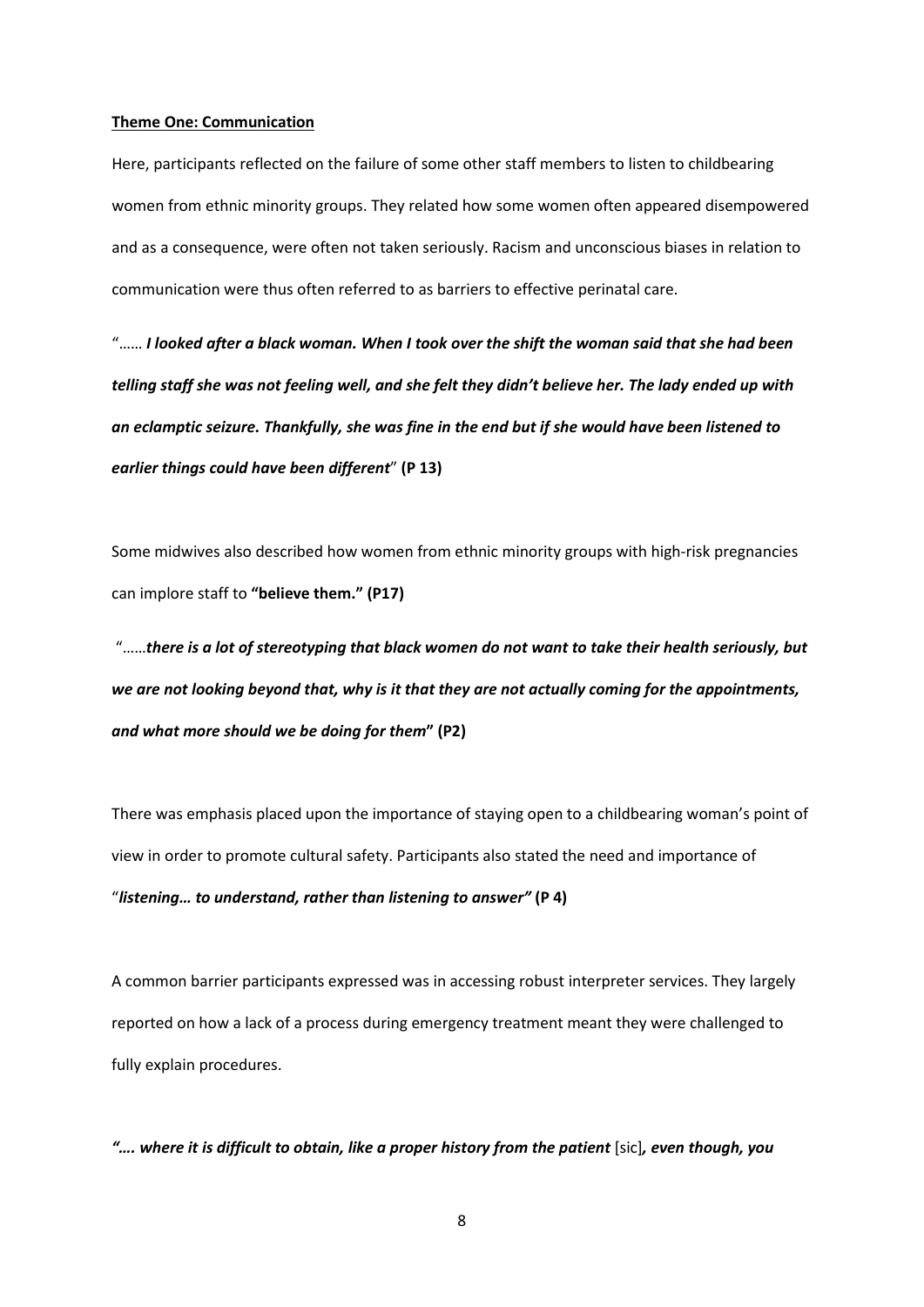*know, we do use the interpreters, but it's a phone call, isn't it, so I don't know whether it is ideal, because you don't know what the other person is saying to the woman and with limited time the call is very rushed especially when it's an emergency;…. it's difficult to ascertain if its full consent you just don't know"* **(P 1)**

Some midwives also described the challenge of not knowing whether information had been communicated effectively.

*"We did have the Language Line, but you never know how this information that we were transferring to the women, how it was communicated, because when you speak to the person on the Language Line, then they translate in their language, of which you wouldn't be knowing whether, what they're now speaking is actually what you've actually conveyed for them to explain to the women"* **(P 6)**

Some participants acknowledged the usefulness of interpretation services in dealing with language barriers and contribution to the provision of safe care to women. Yet participants also reported that they sometimes rely heavily on colleagues to help with interpreting and in directly translating if they speak the same language as the woman, though this is not recommended.

**"……***sometimes their English is very limited, so I have been lucky to care for people from my own country, so when the doctors talk, I translate it to their language. I realise that if they understand what you are telling them, they cooperate with you, but if they don't, they don't really, and they will complain***" (P 4)**

Another participant stated that *"When I speak to my patients* [sic] *in their own language, they feel more comfortable, secure and confident"* **(P 19)**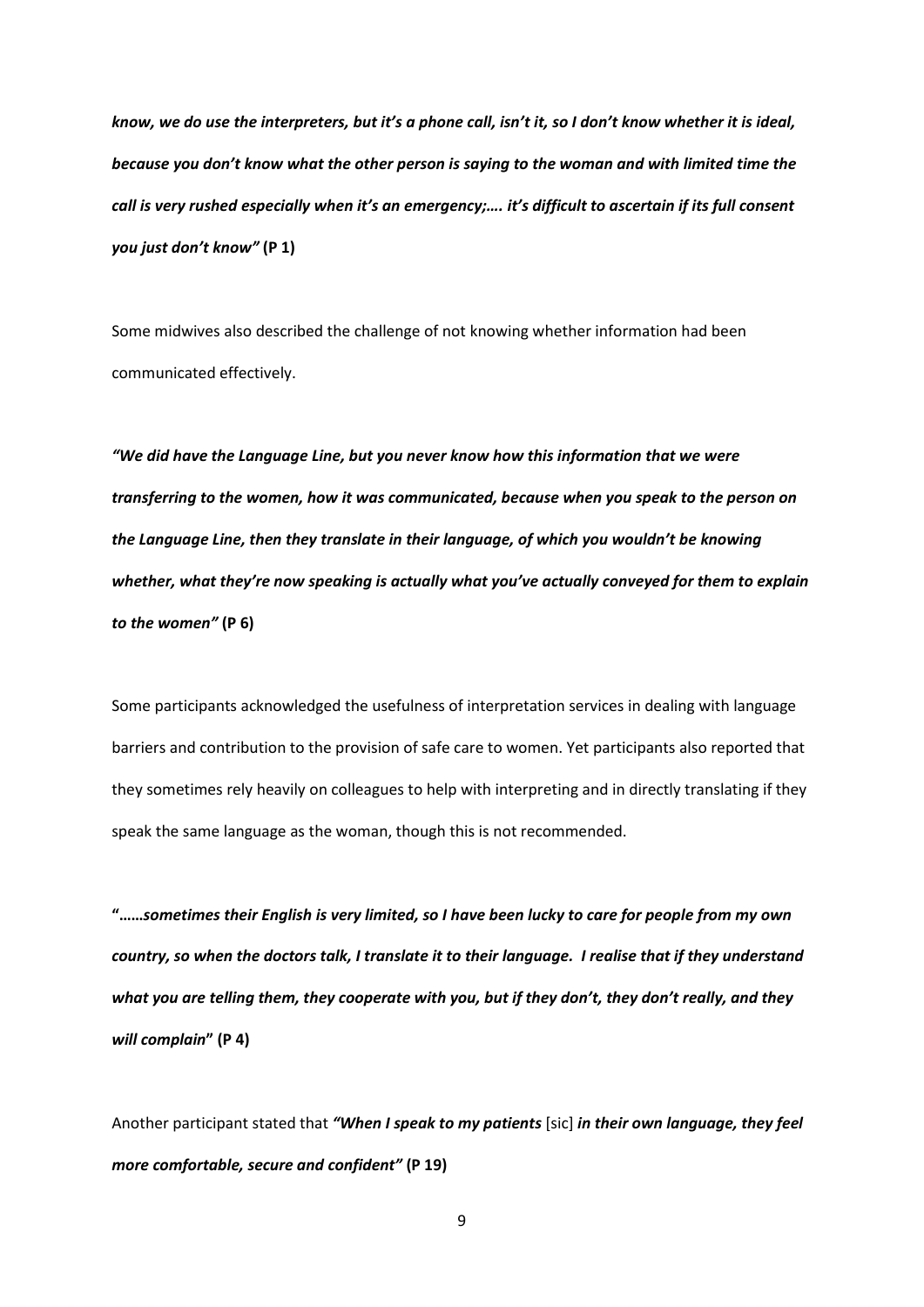Some participants who spoke the same language as some of the women receiving care in the unit reported that provision of language concordant care improves women's experience, increases their comfort, enables them to feel listened to and enhances their satisfaction with the health care service they receive.

**"***it is such an added benefit when I care for women that speak the same language as myself. I have full confidence that they there is full informed consent and that they are in control of their labour***" (P 17)**

In order to overcome communication barriers, participants also described other approaches used in practice, including friendly body language, adjusted speaking styles, innovating creative picture cards, and using language apps on digital devices. Some even took time to learn other languages.

Participants also considered that interpreters and apps do not always understand midwifery and obstetric medical terminology, resulting in misinterpretation and miscommunication of the information, which is neither cost effective nor efficient. Participants also considered that, due to an absence of clear and supportive policies, their ability to speak multiple languages often resulted in extra pressure on them. This was especially the case when they were needed to interpret for other childbearing women in addition to their existing midwifery caseload.

*"Sometimes it is hard to finish other jobs if you are going to interpret for another colleague. If you have a woman in active labour, then it is not possible"* **(P 13)**

Some participants considered that their ability to speak multiple languages added to their workload and made them accountable for things not clearly articulated in their job description or caseload.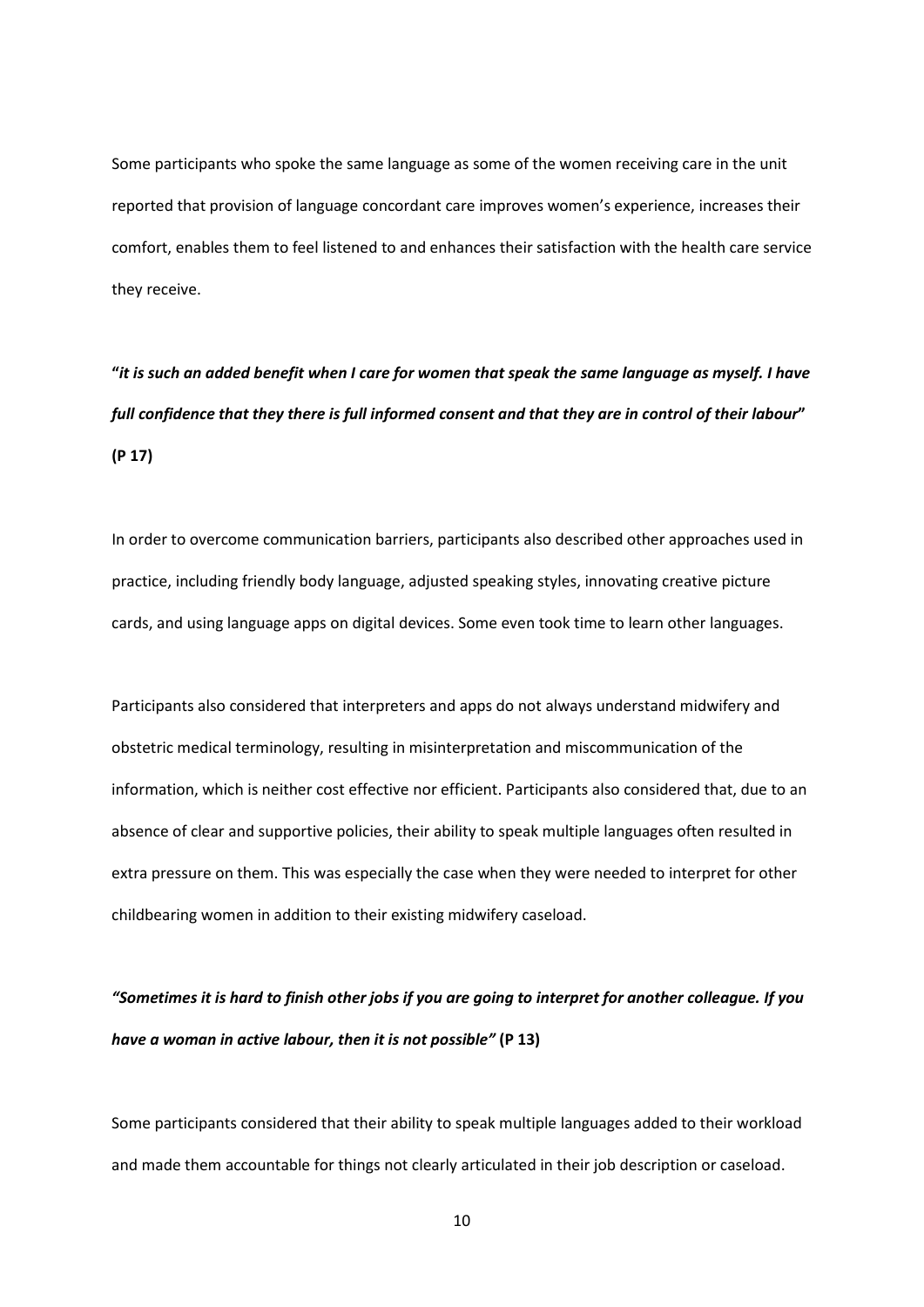Seemingly, having additional language capabilities can also result in a source of extra work not necessarily recognised or valued by a midwife's organisation.

*"I speak 4 languages, and this sometimes is such a disadvantage to me as it puts such extra added workload and responsibility. It is also frustrating as it is not officially recognised, and I do not know if it adds anything to when I apply for promotions"* **(P 15)**

#### **Theme two: Continuity of carer**

When offering their insights in relation to working models and patterns, participants reflected that some women's experiences had been negative, yet may have been improved by midwives forming better relationships with women within a continuity of carer model. Nevertheless, whilst midwife participants spoke positively on the implementation of continuity of carer models, most did not have direct experience of working in this way.

*"I think the biggest barrier is the fact that you can't have – I suppose you could do, depending on what you're looking at – but not having a continuity of care is a big barrier, because you don't form that relationship with the women…."* **(P 5)**

*"Continuity of carer improves outcomes and policies identifying that all pregnant women should receive midwifery continuity of carer throughout the continuum of pregnancy, birth and new motherhood."* **(P 17)**

Yet some participants also reflected that despite their willingness to work within the continuity of carer model, they had apprehensions about how it would affect their working patterns. There was also some concern expressed that working within the continuity of carer model would not be sustainable.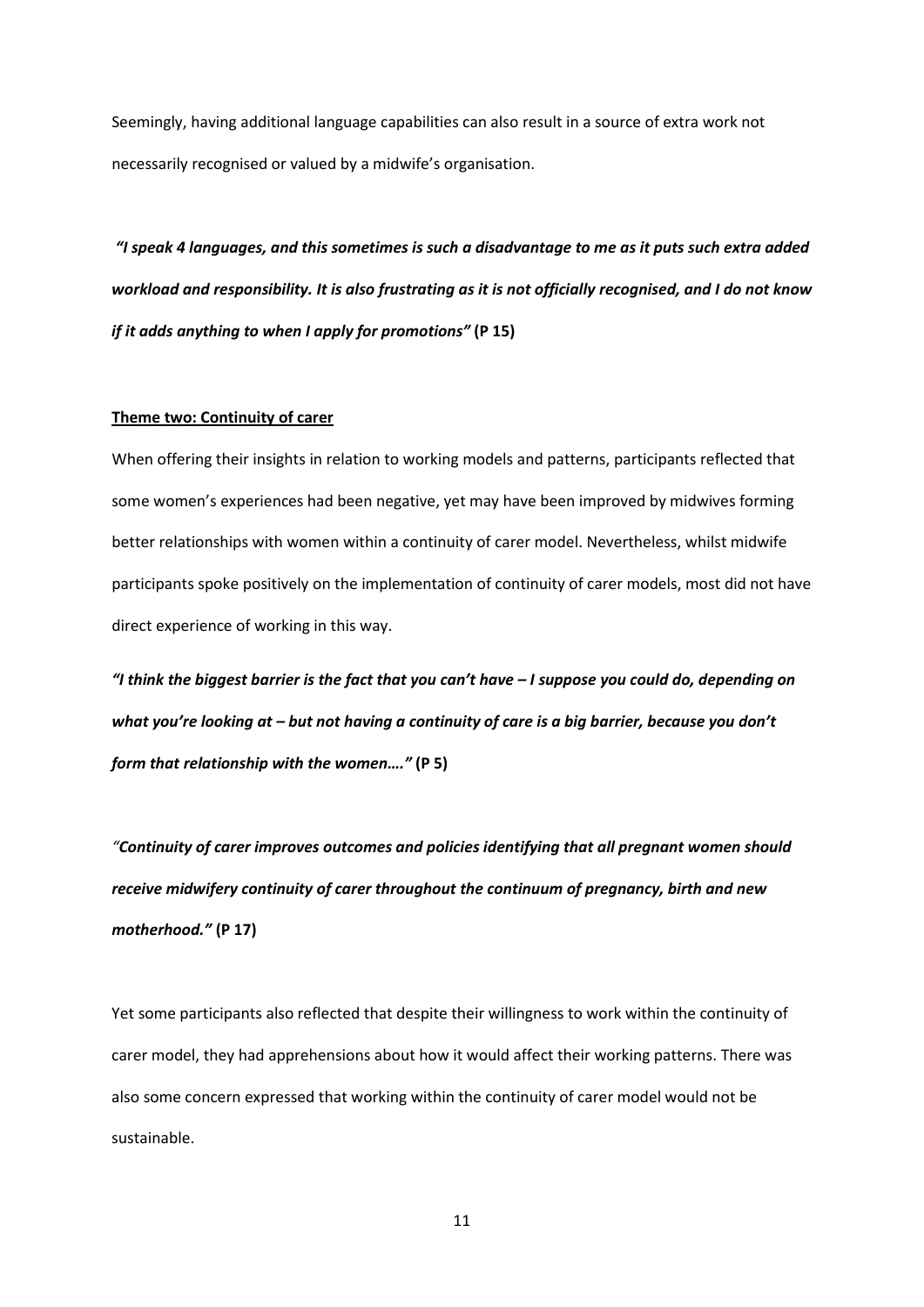*"The continuity of care model is very expensive and it's probably not one that's sustainable in the long term but it's very important to try for women especially the disadvantaged and BAME (Black, Asian, and Minority Ethnic) women***" (P 16)**

Thus, whilst midwives held doubts about continuity of carer throughout the antenatal, intrapartum, and postnatal periods, they recognised that such care provision would form better relationships and benefit those disadvantaged and/or from ethnic minority groups.

#### **Theme three: Policy**

Whilst this theme relates to policy, it also aligns to an underlying theme of racism in that government policy is seen here to contribute to the development of negative attitudes in midwives and negatively impact upon those accessing care. Various midwife participants expressed their concern about how some women, particularly women who seek asylum or migrate appeared to be too scared to seek care from the National Health Service. This was because some may be directed by policy to move home or to pay for their care if they had no immigration status. Some midwives also expressed discomfort in being responsible for enforcing policies which reduced access to care, the quality of care, and a sense of safety for such women.

*"we have a high proportion of women here who are charged for their care and I do think that impacts women's engagement, especially with ante-natal care, because they get frightened, they get bills, ... which can affect their immigration status. So, I think that is one area in amongst a big issue that I think we need to seriously work towards" (P 19)*

Paying for healthcare seemingly changes the attitudes of some midwives, as one participant reported that they had *"seen some of the negative attitudes midwives have towards women who are not eligible to free care…." (P 18)*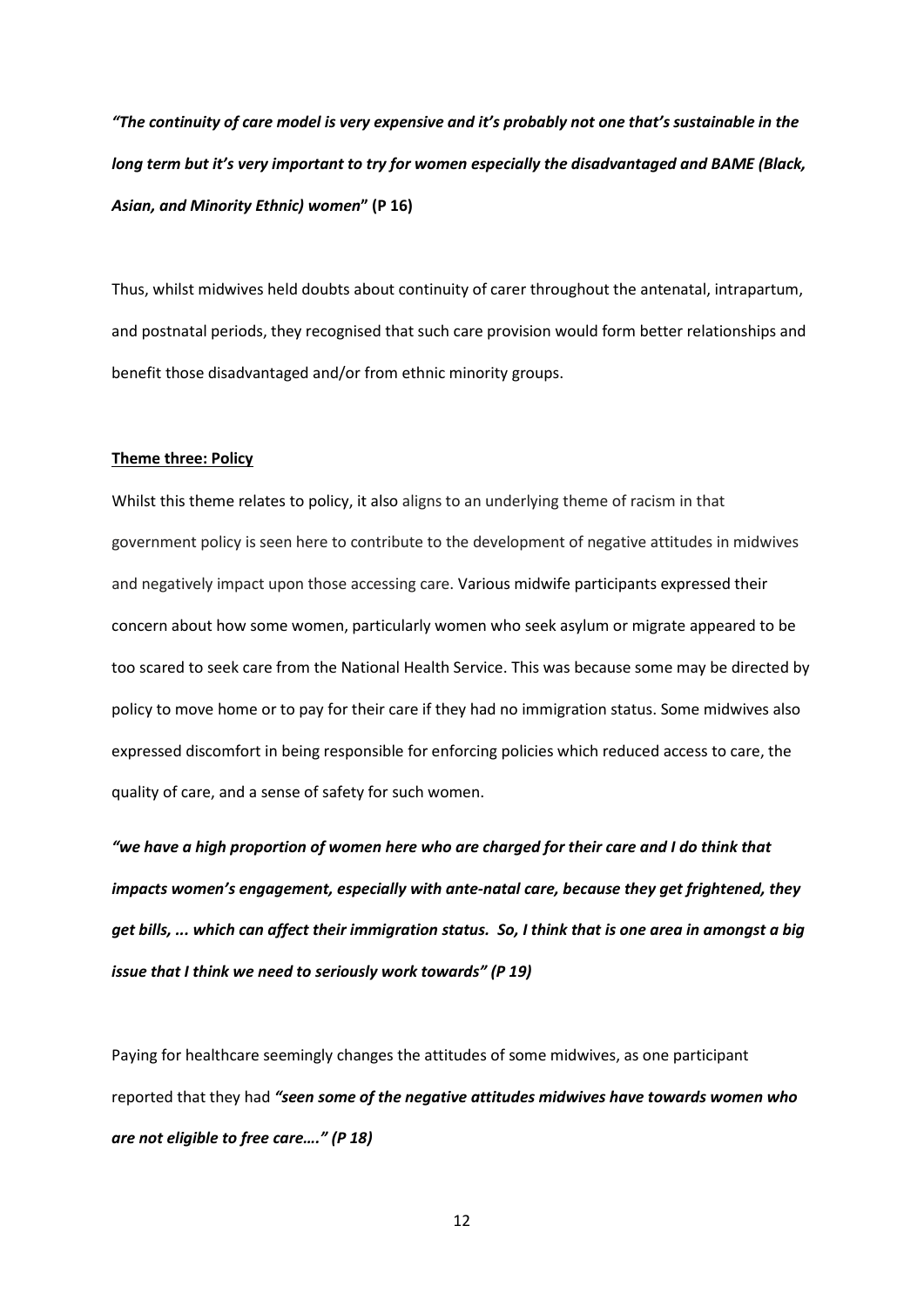Participants also stated how at times they feel obliged to undertake tasks they feel are beyond their remit of practice and care as registered midwives, such as referring women to healthcare payments teams.

*"…the system should not make us feel like cops but give all women good care regardless of where they come from. As midwives there is too much pressure in assessing and referring women to payments teams and takes me away from looking after the mother and baby…. It makes me feel physically sick doing it."*

*(P 10)*

Although participants did not talk in detail about the impact these experiences have on the way in which they practise, the added emotion for midwives working with and caring for these vulnerable women because of the UK policy context was visible. Some participants demonstrated empathy in cases where pregnant women had been moved to a different geographical area close to the birth of their babies.

## *"……it makes it so difficult for the women…. a new home, new surroundings…it is pretty overwhelming for these women and isn't right"* **(P 13)**

Many participants stated that fear is quite apparent in asylum seeking women, who are often through policy, housed in temporary accommodation. Midwives reported how they were not always informed when service users had been moved, and therefore had to spend time trying to locate them. This reportedly resulted in preventable gaps in care.

*"the Government could please, irrespective of what status, they should make it open, because these women are afraid, that is the bottom line; they think once they are caught, they will be*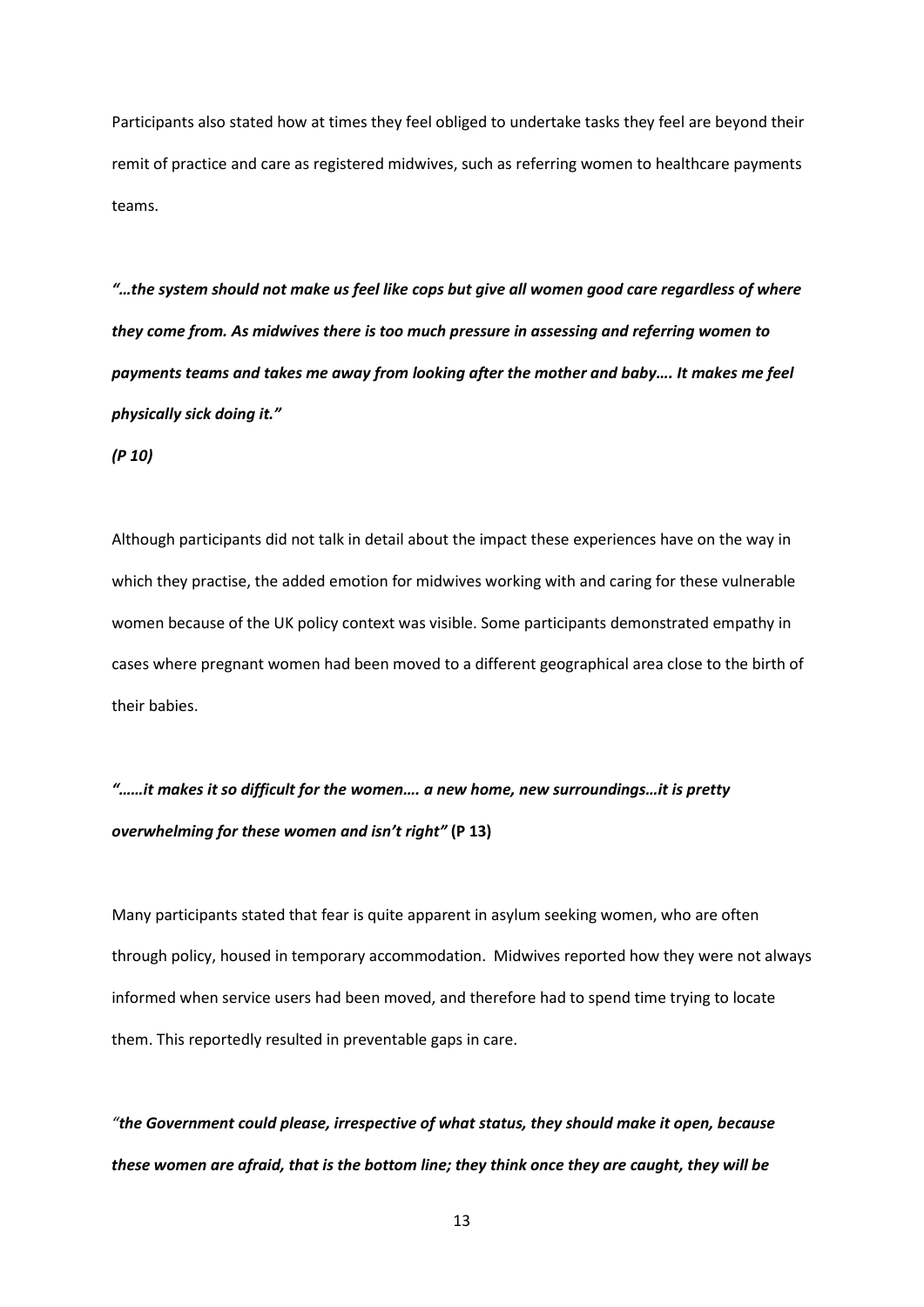*repatriated back to wherever they come from, so if the Government could make it clear to them that, irrespective of whatever status, if they are pregnant, they should please attend their antenatal clinic"* **(P 20)**

#### **Theme four: Social determinants**

Many participants reported how some women from ethnic minority groups experienced difficulties in accessing care due to social determinants of health, poor health literacy and/or competing social demands. Women were also considered to face challenges when tasked with attending numerous appointments. This in turn impacted on their engagement and ability to manage their medical conditions effectively. Such barriers were largely related to the social determinants identified and reported within this theme.

*"the woman is in hospital; she is admitted to bed rest because of her blood pressure; the man has got to go to work – again, you can see where he is coming from - if he doesn't work, he doesn't get paid; most of them are on zero contract hours; so, they bring the toddlers to come and stay with the mother in hospital. How is she going to get any rest if she is looking after the toddler, because he has got to go to work. They struggle with childcare and this affects the number of times they come into the hospital"* **(P 5)**

Some participants expressed that for several women, strength and support came from their faith communities. These midwife participants also reportedly recognised the potential for problems to arise should women rely solely on prayer as opposed to receiving antenatal care. In such cases, participants reflected the need for education.

*"Some women believe what is happening to them is spiritual and say – I am going to pray, – my pastor is praying for me; this will help me. The women need education from the antenatal period*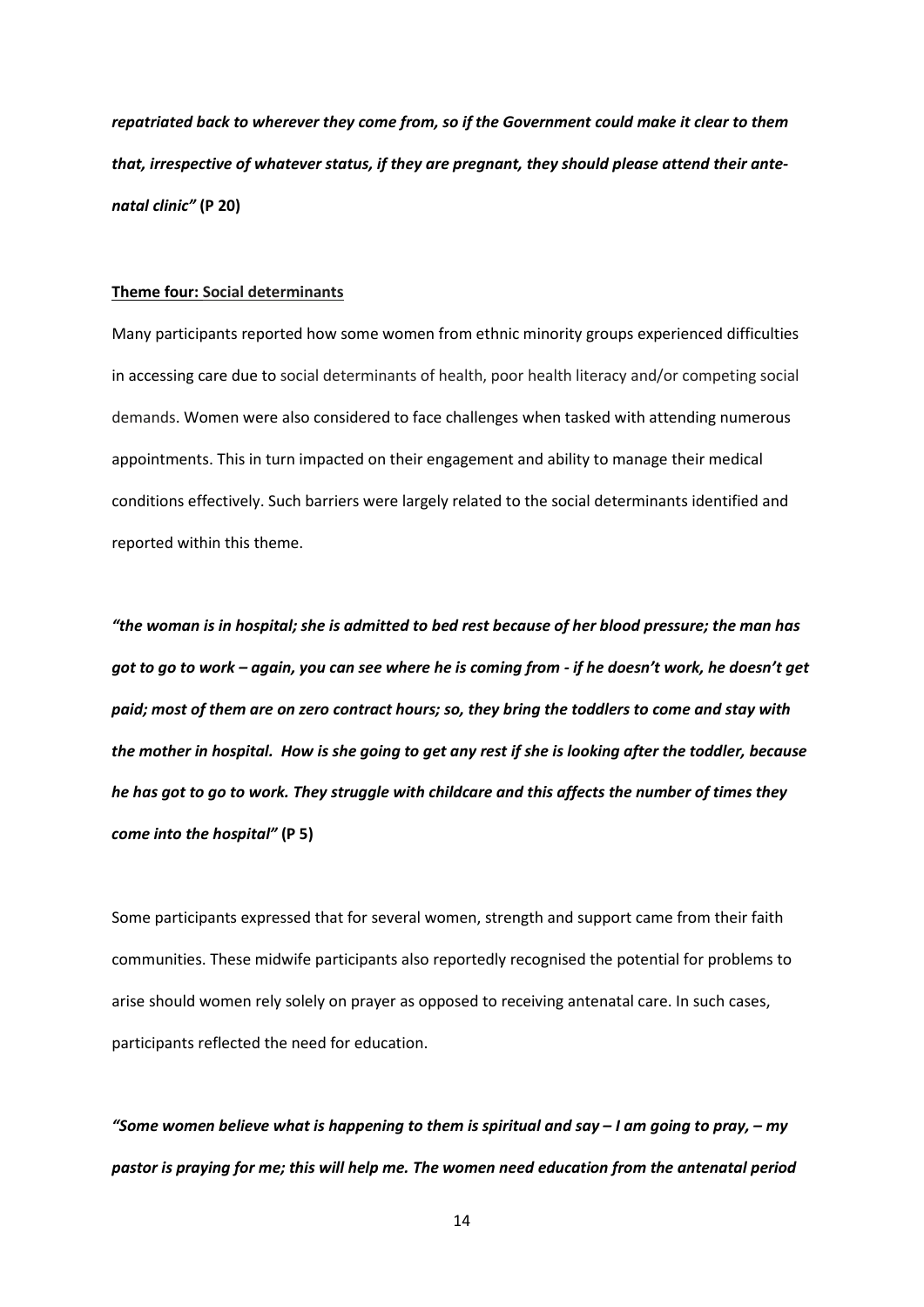*to help them understand and educate them on the pregnancy complications which can be normally treated."* **(P4)**

Several participants reported their frustration as some women from ethnic minority groups are seemingly unable to engage safely with services as they have a minimal local family support base.

*"the lack of support, especially with their other children, they tend not to comply. They will be in a rush to go home, because there is nobody that will look after the other kids and, as a mother, they get caught in between, you understand – 'which, is what I do if I were in her situation as well?"* **(P 15)**

In particular, white British participants reflected how they rely on their colleagues from ethnic minority groups to help them understand such challenges, both culturally and contextually. In some cases, such increased understandings boosted feelings of empathy.

*"…….my colleagues from the Nigerian community have helped me understand how some women have very little support with family and childcare…….it has immensely made me feel more empathetic to these women and we as maternity services need to do more for them." (P 20)*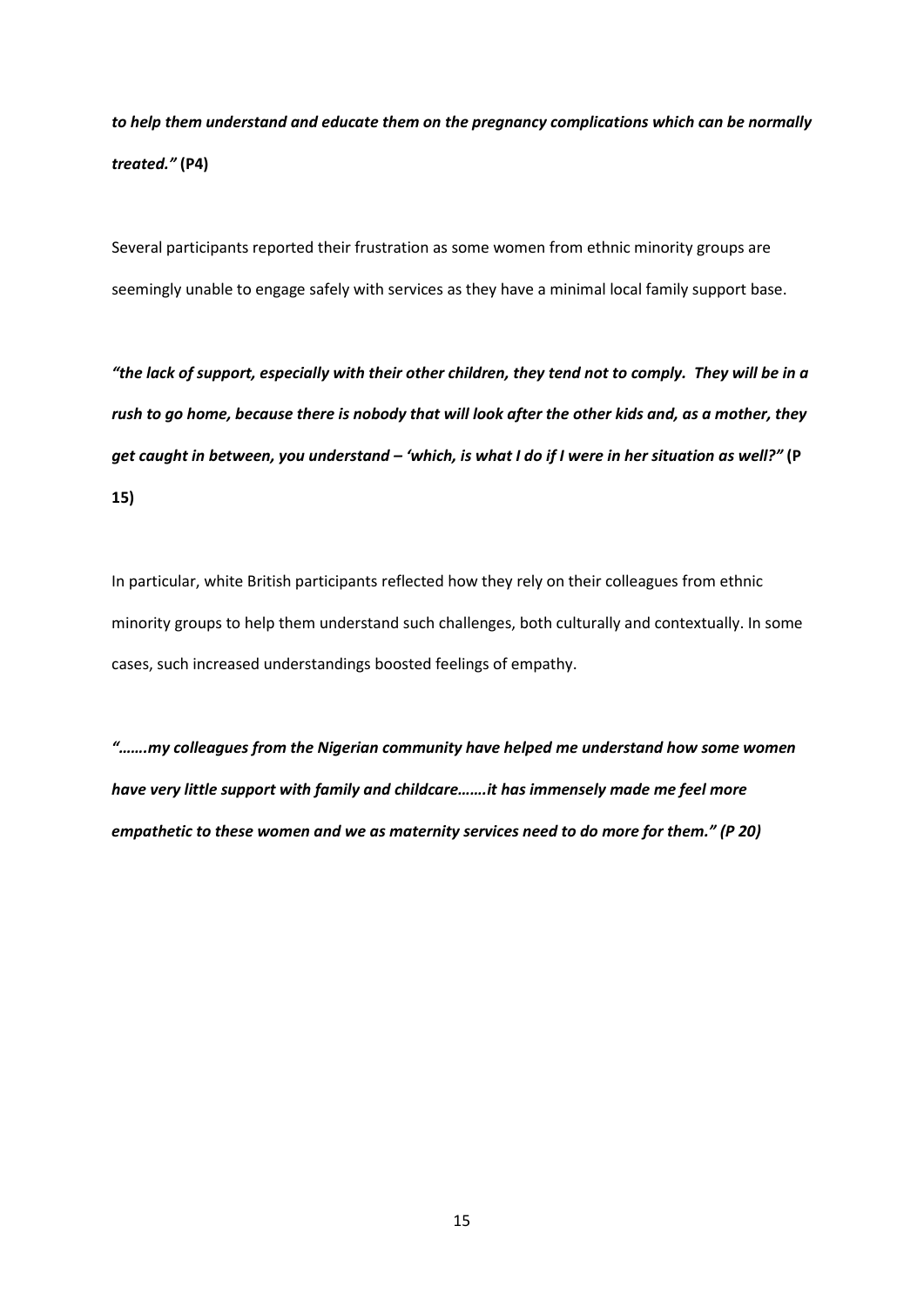#### **Discussion**

In this qualitative study, we elicited interview responses from 20 London based midwives in relation to the common barriers in providing care to women from ethnic minority groups with 'high risk' pregnancies and how to overcome these barriers. Findings suggest that barriers to effective perinatal care for women from ethnic minority groups persist throughout the perinatal period. Such barriers broadly relate to communication, continuity of carer, policy, and social determinants.

Whilst we have presented our findings under four overarching themes, many of them are underpinned by racism and unconscious bias. This is concerning as lack of diversity, awareness and racism in perinatal services have profound and negative effects upon both the midwifery profession and childbearing women from ethnic minority groups (19). Alternate research pursuing the perspectives of women from ethnic minority groups has also highlighted a lack of cultural sensitivity and valuing of sociocultural norms in perinatal services as having a negative impact upon the quality and safety of perinatal care delivered (20)(21). Similarly, the findings presented here from the perspective of midwives suggest that unconscious biases, where the midwife's background and personal experiences along with societal stereotypes and cultural context can also have a negative impact upon their midwifery practice, and thus any care delivered (22). Drawing from a scoping review of the literature on implementing anti-racism interventions in healthcare settings, it is suggested that healthcare institutions need to incorporate an explicit, shared language of antiracism; leadership buy-in; dedicated resources, support and funding; a multi-level approach beginning with policy and organisational interventions; transparent accountability mechanisms for sustainable change; long-term meaningful partnerships with people of colour; and ongoing, mandatory, tailored staff education and training (23). Additionally, as government policies impact upon organisational policies which can in turn have an impact on care, future policies could usefully consider how such impacts may be mitigated in favour of promoting equality and irradicating racism in perinatal services. Continuity of carer models may also aid midwives to develop greater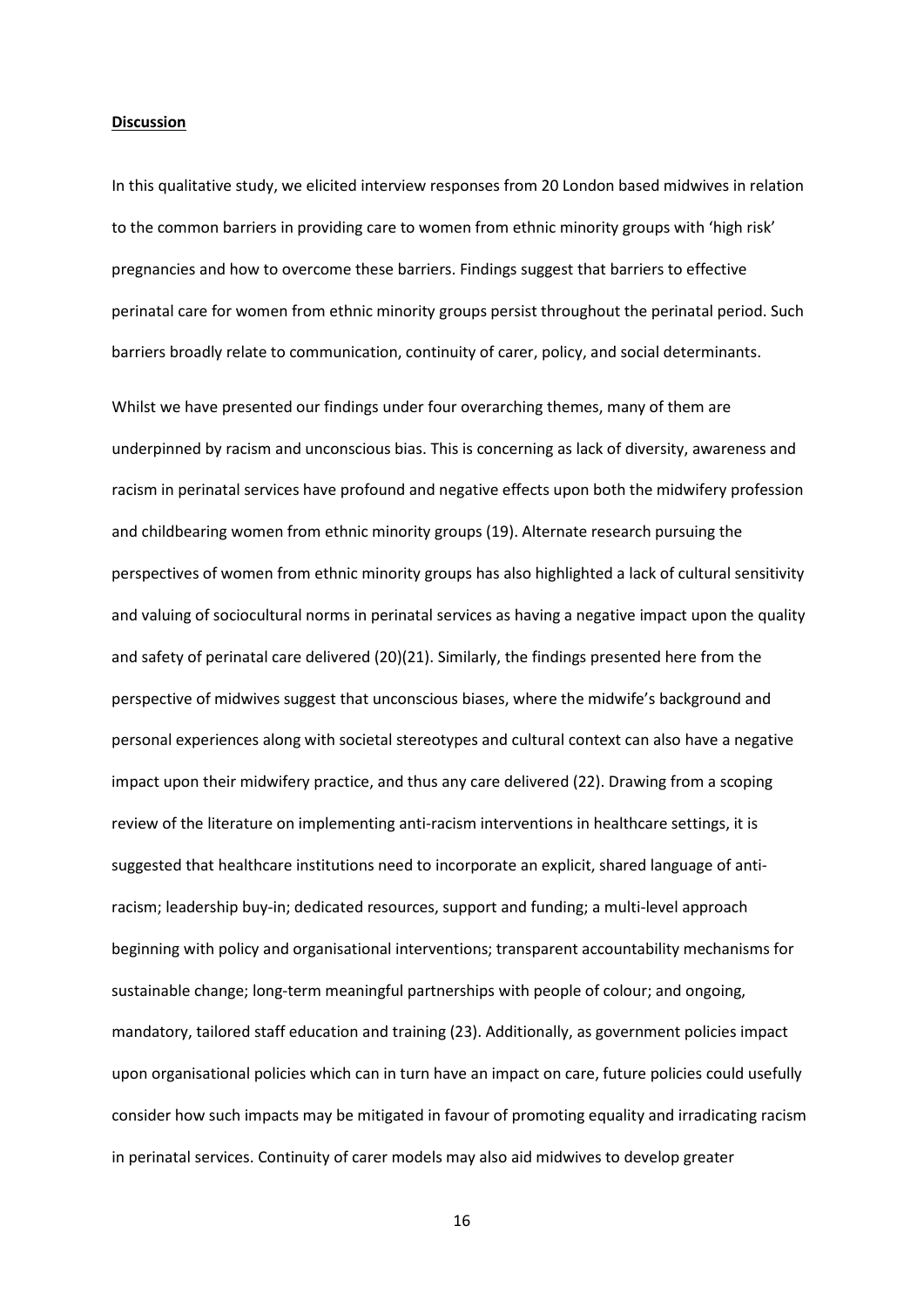understanding of the many barriers women from ethnic minority groups face and thus also potentially reduce such racism and discrimination apparent in perinatal care.

Many of the participants within the current study advocated for the use of the continuity of carer model. The NHS's Long-Term Plan (24), informed by a study of outcomes for 2568 women in London, 57% of whom were in ethnic minority groups, including women with risk factors (25) has set out detailed plans in this regard. Specifically, a target of 75% of women from ethnic minority groups are to receive continuity of care in perinatal services by 2024 has been set. This is significant, as midwifery-led continuity of carer is linked to significant improvements in clinical outcomes for childbearing women from ethnic minority groups (25), and childbearing women who seek asylum (26). The argument for relational continuity is also prominent in the recent National Perinatal Review (27), and can enable culturally responsive, trusting relationships, including effective collaboration when those with high-risk pregnancies require the services of an interdisciplinary team (28) (29) (30). However, our findings demonstrate apprehensions in relation to how this service provision would be coordinated and made sustainable. On the contrary, evidence has refuted the idea that midwifery continuity of care is not sustainable or cost effective (31). Moreover, the provision of continuity of midwifery care has been evidenced as being beneficial for midwives in contrast to working in shift-based models, which can result in the provision of fragmented care and thus enhance the risk of developing work-related psychological distress (32). Hence, it will be important to communicate that it is often not until midwives work within midwifery continuity of care models that they may fully appreciate the benefits of working in such ways (33).

In relation to communication barriers, the finding of inadequate and/or unavailable translation services replicates those reported in previous studies (34)(35). Yet it is highly concerning that participants here report that midwives who speak the same language as some women from ethnic minorities are at times being asked to act as interpreters, a practice against recommendations (36). Our findings also highlight that in some cases, this practice has resulted in midwives feeling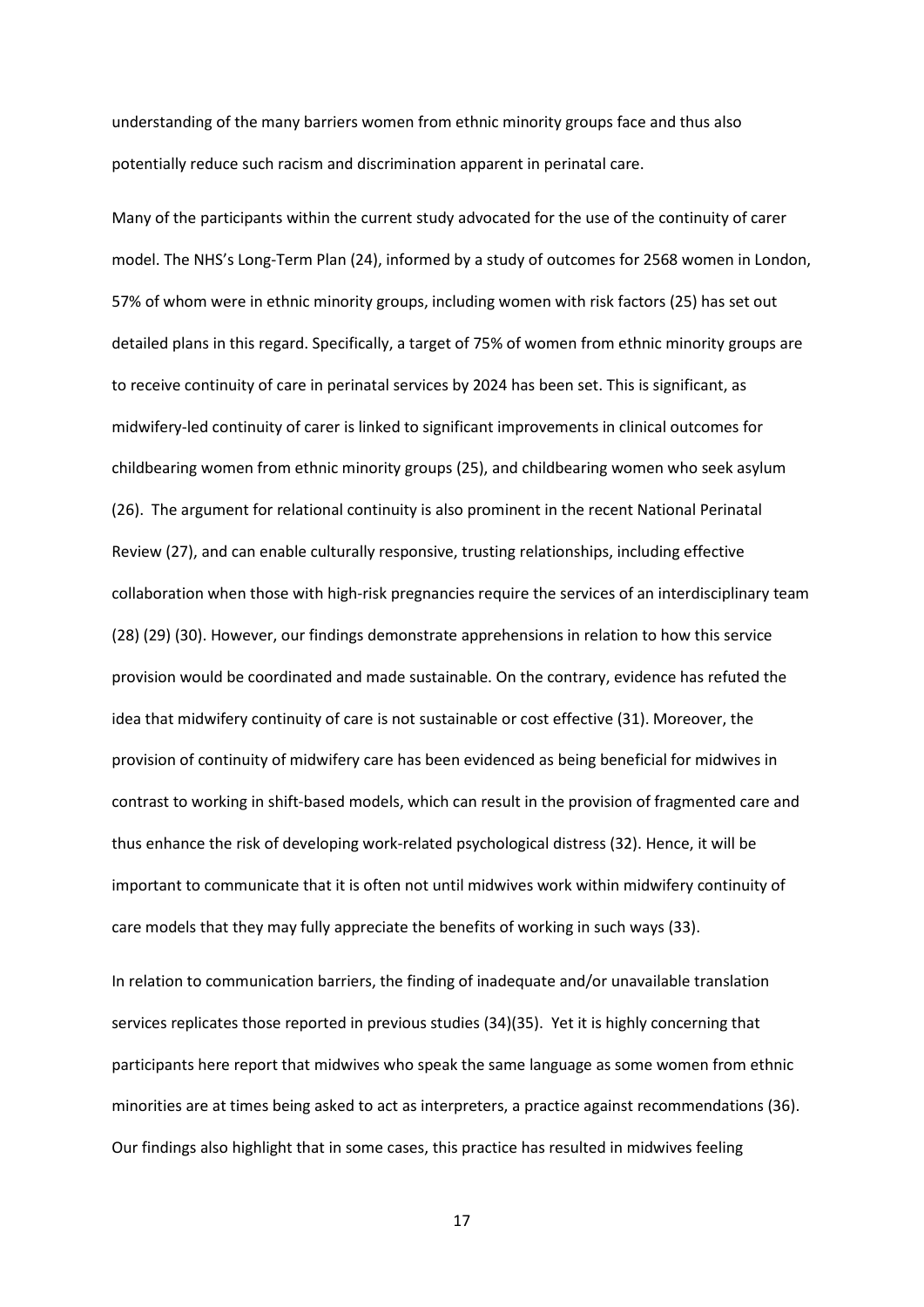pressured to represent and interpret the experiences of women without acknowledgment and be solely responsible for their advocacy at times. This may in turn contribute to the work-related psychological distress which midwives experience, thus adding further to the negative impact upon the safety and quality of perinatal care delivered (37). Such division of a bilingual midwife's focus in clinical practice may also compromise the quality and safety of care given. Consequently, attention and value must be placed upon staff wellbeing, along with robust and effective translation services which relieve bilingual midwives from such additional pressures and allow them to focus solely on their own work allocation. Such services may also usefully be tailored for perinatal services, where context specific terms and practices may be better understood and communicated within dedicated teams.

Policy in this context presents barriers in providing effective perinatal care where systems, services and procedures can be overwhelming and complex to navigate. Midwife participants in this study reportedly observed asylum-seeking women and women who have migrated to the UK in particular to be vulnerable, overwhelmed by services and thus dissuaded from seeking perinatal care. Whilst not all women who migrate or seek refuge may be Black, Asian, or part of any ethnic minority group, these findings are also reflected in other research, where a woman's immigration status has similarly acted as a barrier to accessing and navigating effective perinatal care via complex systems (38)(38). The liminality of living between two cultures is also a ubiquitous experience for women seeking perinatal care in high income countries and may further complicate and exacerbate disparities in this regard (39). Furthermore, the findings presented here demonstrate that participants viewed political systems as the basis of some asylum-seeking women's fears and difficulties in accessing services: namely having to pay for healthcare provision. This finding has also been captured elsewhere (38). As such, the use of structural competency as an educational approach to catalysing change in relation to such inequalities may be useful in this context. This is because limiting one's focus to culture alone may not enable professionals to fully recognise the influence of deeper structural forces that may confine a person's agency and thus contribute to further health disparities (40).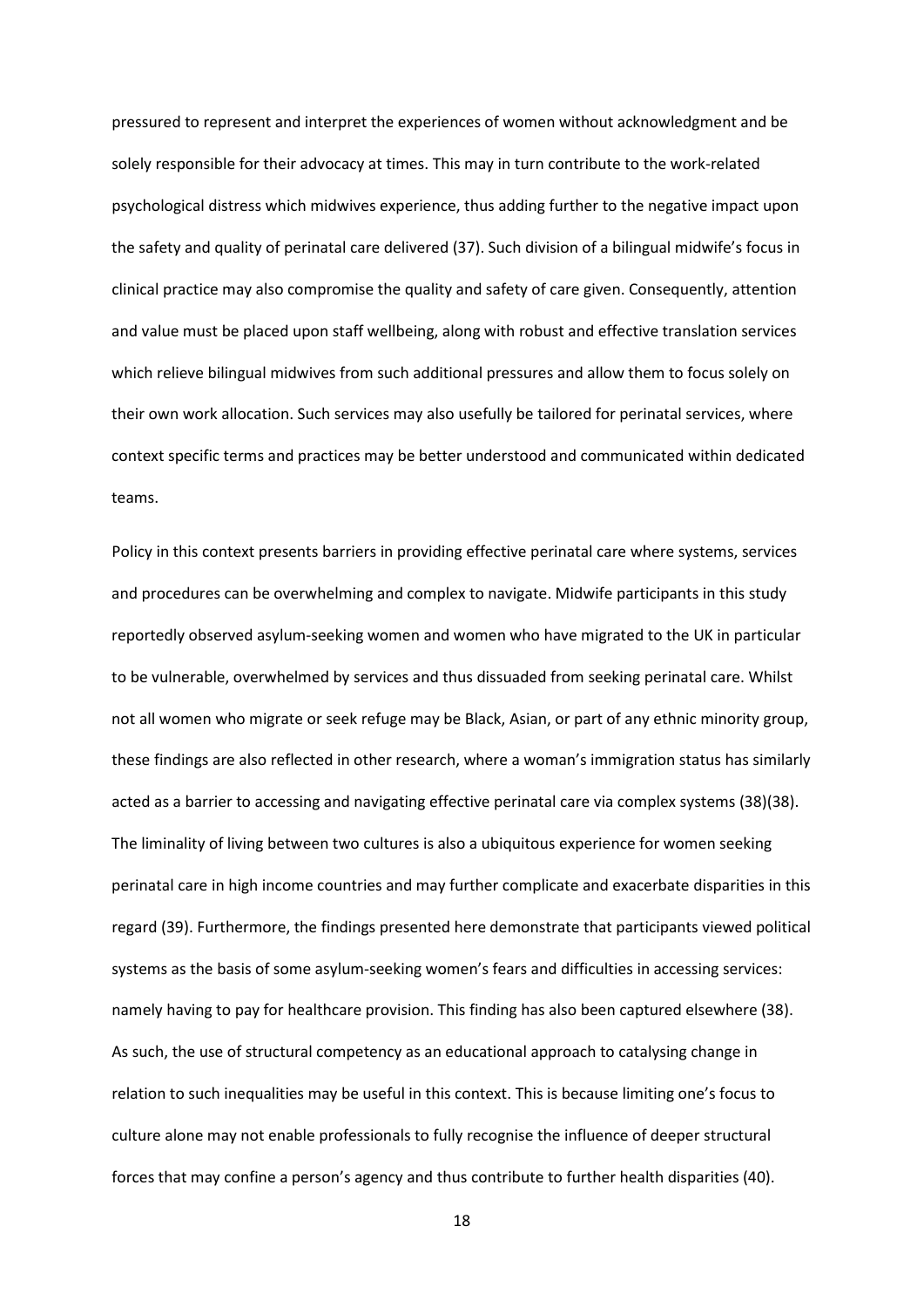Bespoke orientations to services facilitated by service navigators may also further reduce feelings of being fearful and overwhelmed in this context.

Within this study, social determinants reportedly posed barriers to effective perinatal care, particularly in relation to accessing services. These findings echo those published elsewhere in relation to women born outside of the UK, many of whom may be from an ethnic minority group (38)(41). Yet despite this, there remains a paucity of specific antenatal interventions for pregnant women from ethnic minority groups at high risk of poorer perinatal outcomes in the UK (42). As in similar contexts (43), educational interventions and accessible perinatal services co-created in partnership with faith leaders may be useful for those women who depend on the faith and prayer specifically referred to by participants here.

Whilst our findings have been reported in four overarching themes, many of the barriers reported are complex and thus intersect. For example, policies around interpreter use affect barriers in communication, policies relating to healthcare costs and the social determinants of health impact upon access to services and midwives' need for ongoing education around cultural safety. Yet the reality is that racism still underpins many of these health inequalities and poorer clinical outcomes and can therefore be categorised as a public health issue. Thus, we align with the calls of others for the dismantling of both organisational and structural racism (44). Drawing from our findings, we also propose that the development of community hubs may usefully facilitate attentive listening, along with person centred care and practice as part of a participatory learning process. Such developments may also be useful for the promotion of both cultural safety and knowledge exchange, which may in turn empower both women and midwives in this context. Moreover, the promotion of social support, bespoke orientations to services and increased access to more robust interpreter processes may be better facilitated in such hubs. To enable childbearing women from ethnic minorities to feel confident in accessing them, these hubs could also usefully consider the employment of bicultural workers.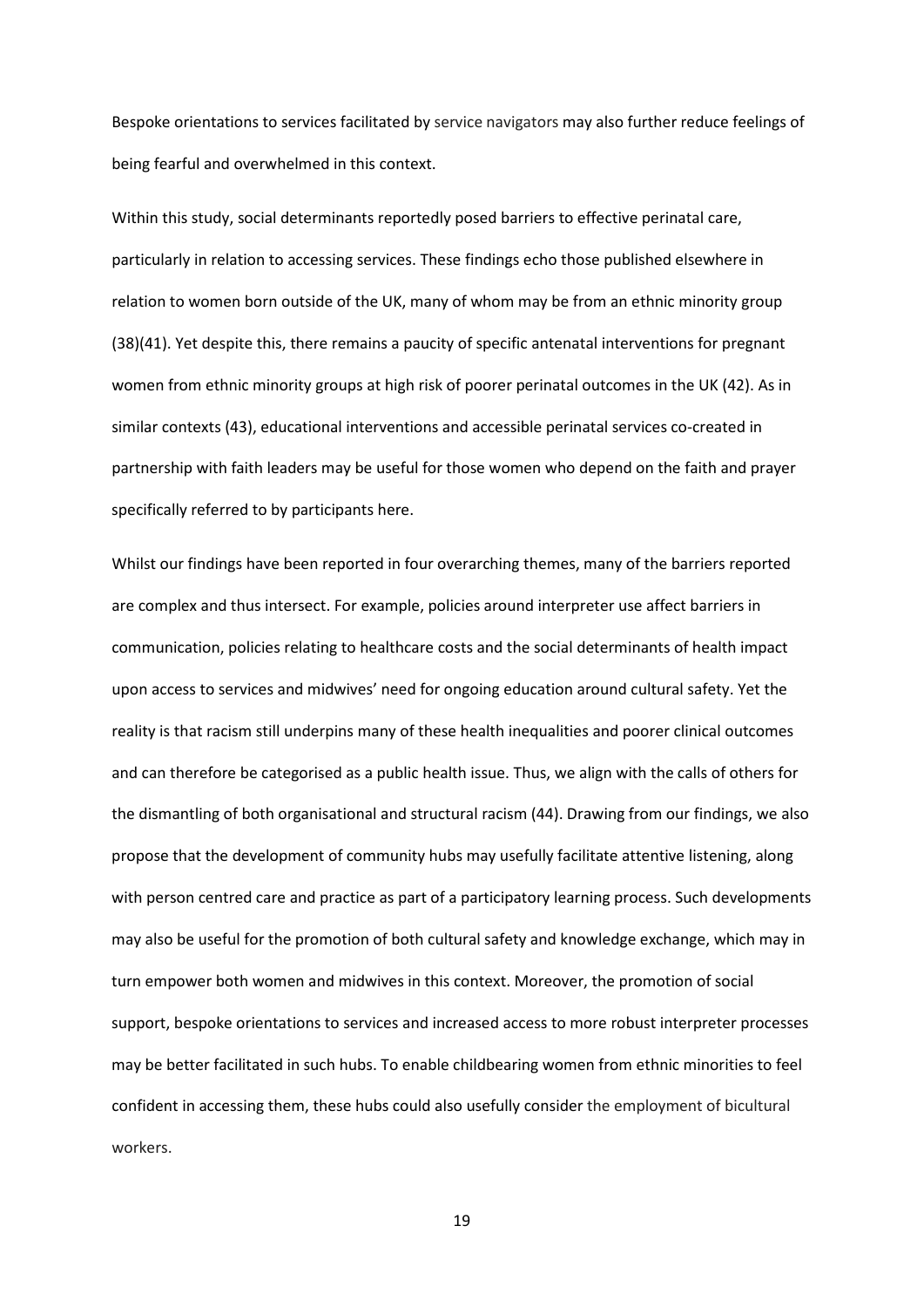In the current context, women from ethnic minority groups have been found to be more likely to die from COVID-19 and be at higher risk of developing complications from COVID-19 (45). Moreover, of the 10 COVID-19 related maternal deaths reported, seven (88%) were from Black and ethnically diverse groups (46). Thus, community hubs as a model of care in partnership with a continuity of carer model might further offer women from ethnic minority groups and staff access to knowledge exchange and participatory learning in response to COVID-19 and be facilitated online as required.

The present study has focussed on barriers in relation to providing care to women with 'high risk' pregnancies as opposed to all women and/or women with 'low risk' pregnancies, and only included midwife participants working within an obstetric unit. A comparable study including midwife participants working in a variety of settings (e.g., community settings and other hospital wards) reported a similar theme in relation to language barriers and communication (47). Comparable barriers were also presented in relation to midwives' often addressing the needs of women beyond the scope of their own practice, access to care, cultural and/or religious practices and the need for further education (47). This may suggest that there is little difference in the barriers to providing effective perinatal care to women from ethnic minority groups experiencing a variety of pregnancies in UK settings. Nevertheless, further research in this area is required.

The strength of this study is its focus on practising midwives' insights in relation to their experiences of common barriers in providing care for women with 'high risk' pregnancies from ethnic minority groups in London, and how to overcome them. The trustworthiness of the findings are supported by using a purposive sample to generate data grounded in midwives' practice experience giving a 'grass roots' perspective. The midwives recruited and interviewed worked within an obstetric led unit and were restricted to one geographical area of the UK. Therefore, the findings are limited in their transferability. Also, as participation was voluntary, some selection bias may be apparent.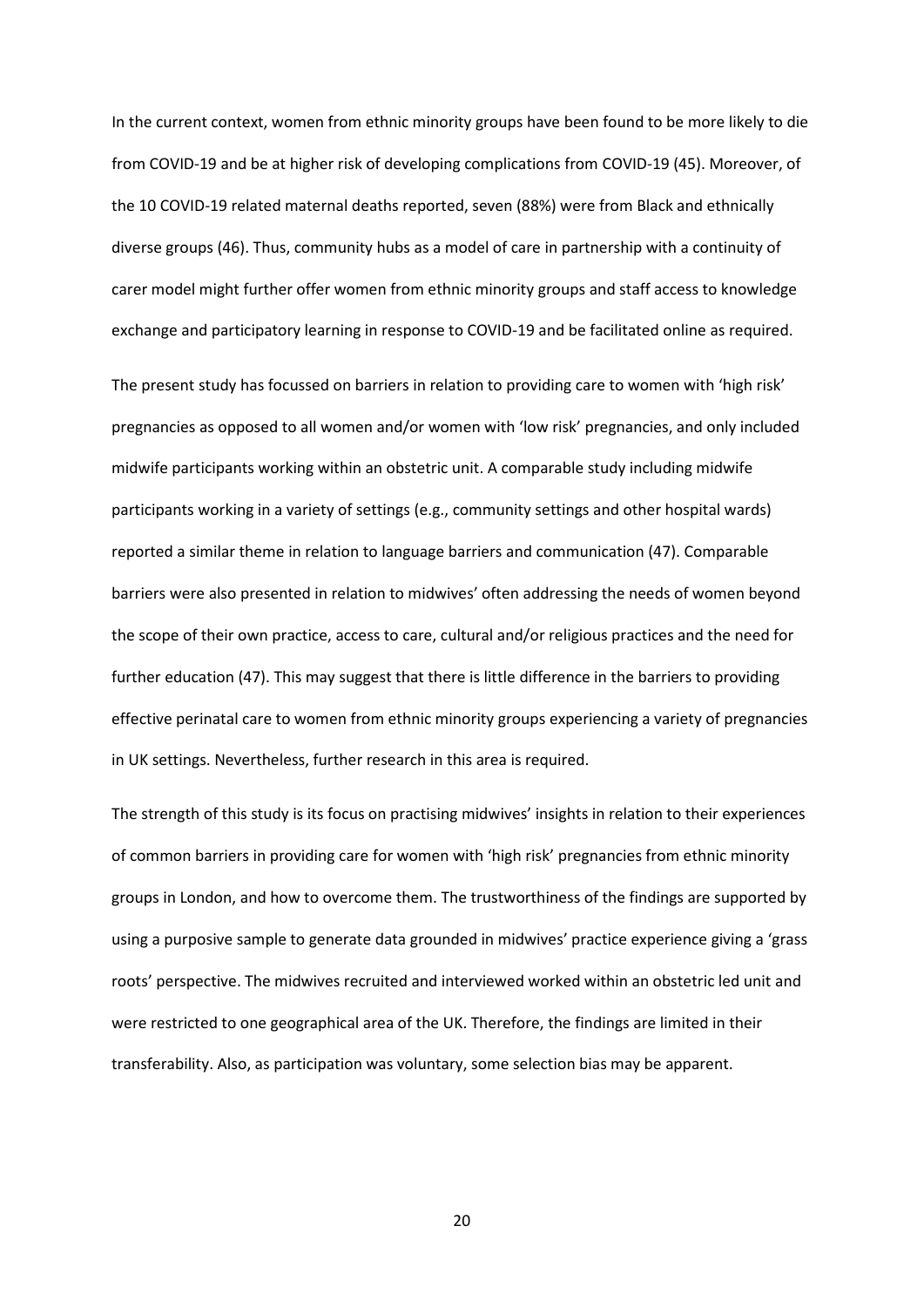#### **Conclusion**

This study has uniquely reported the perspectives of midwives on the barriers to caring effectively for women from ethnic minority groups with 'high risk' pregnancies in an ethnically diverse area of London and how to overcome them. Further research is needed to develop and evaluate culturally safe, and evidence-based interventions designed to address the current disparities apparent in perinatal services. Future ethnographic studies will also be required to explore and illuminate any future challenges that midwives and women from ethnic minority groups may face in perinatal services as part of an ongoing and urgent call to action.

#### **Acknowledgments**

This research was conducted in fulfilment of a Mary Seacole Award. At the time of writing, these awards were funded by Health Education England and awarded in association with Royal College of Midwives, Royal College of Nursing, Unison and Unite with support from NHS Employers. Both xxx and xxx are members of the Mary Seacole Steering Group and have acted as mentors to the lead author throughout this project. All authors would like to thank xxx, xxx, xxx and xxx for their continued support. We also offer thanks to the Mary Seacole Steering Group for the opportunity to undertake this work. Lastly, we are entirely grateful to all of the midwives who took part and the peer reviewers who reviewed this article prior to its publication.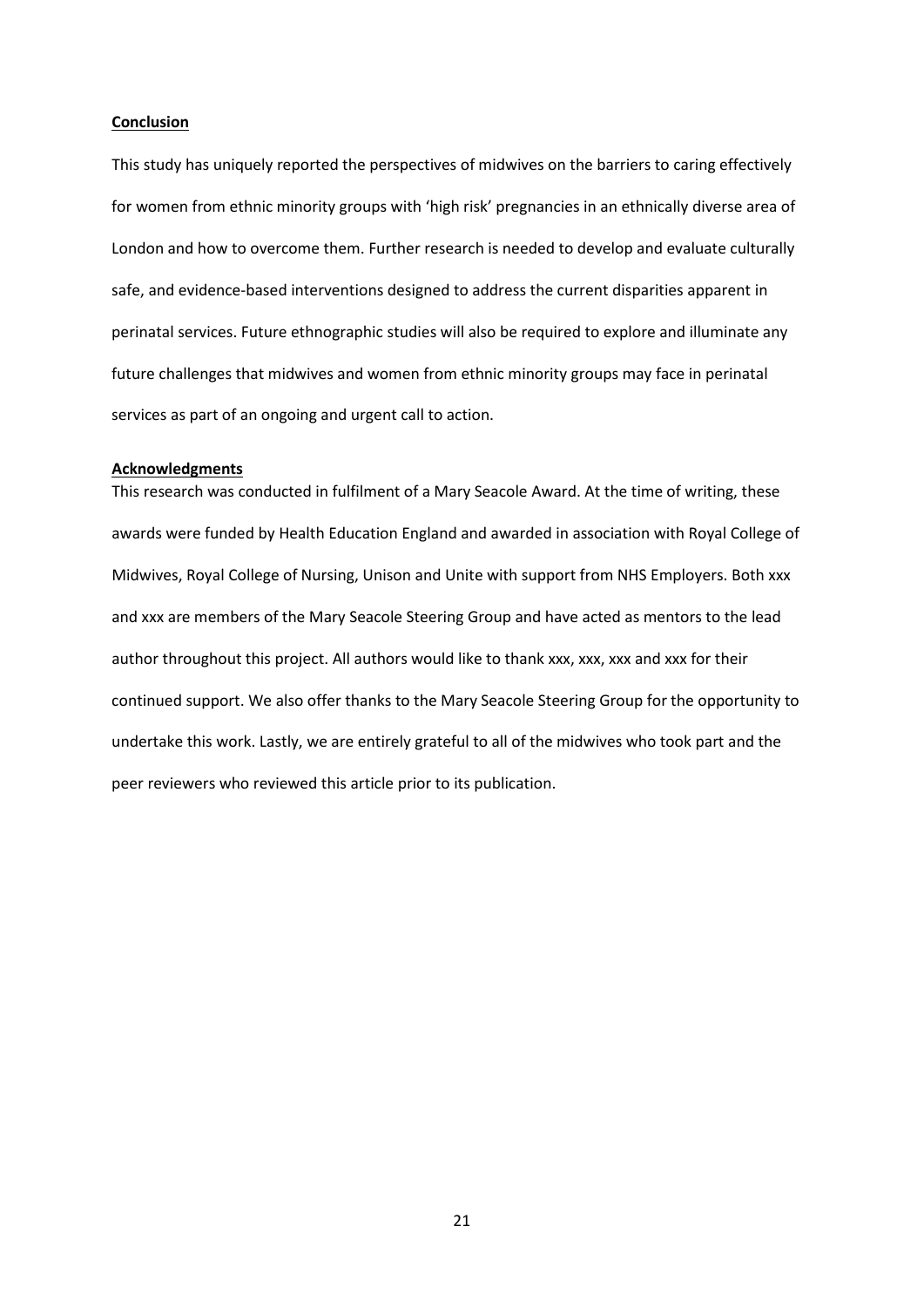## **References**

1. Knight M, Bunch K, Kenyon S, Tuffnell D, Kurinczuk JJ. A national population-based cohort study to investigate inequalities in maternal mortality in the united kingdom, 2009-17. Paediatr Perinat Epidemiol. 2020: 392-398.

2. Kingdon C, Roberts D, Turner MA, Storey C, Crossland N, Finlayson KW, Downe S. Inequalities and stillbirth in the UK: A meta-narrative review. BMJ Open. 2019 September 12;9(9): e029672-2019.

3. Heslehurst N, Brown H, Pemu A, Coleman H, Rankin J. Perinatal health outcomes and care among asylum seekers and refugees: A systematic review of systematic reviews. BMC medicine. 2018;16(1):89.

4. World Health Organization. Report on the health of refugees and migrants in the WHO European region: No public health without refugees and migrant health.2018.

5. Lee S, Ayers S, Holden D. A metasynthesis of risk perception in women with high-risk pregnancies. Midwifery. 2014;30(4):403-11.

6. Rees PH, Wohland P, Norman P, Lomax N, Clark SD. Population projections by ethnicity: Challenges and solutions for the United Kingdom In: The frontiers of applied demography. Springer; 2017; p. 383-408.

7. Nellums LB, Powis J, Jones L, Miller A, Rustage K, Russell N, Friedland JS, Hargreaves S. "It's a life you're playing with": A qualitative study on experiences of NHS maternity services among undocumented migrant women in England. Soc Sci Med. 2021; 270:113610.

8. Hiam L, Orcutt M, Yates R. Universal health coverage in the UK. BMJ. 2019 December 31;367: l7054.

9. Laird LD, Amer MM, Barnett ED, Barnes LL. Muslim patients and health disparities in the UK and the US. Arch Dis Child. 2007 October 01;92(10):922-6.

10. Bulman KH, McCourt C. Somali refugee women's experiences of maternity care in west London: A case study. Critical Public Health. 2002;12(4):365-80.

11. MacKinnon M, Howard L. Affirming immigrant women's health: Building inclusive health policy. maritime centre for excellence in women's health. 2000. [\[https://cdn.dal.ca/content/dam/dalhousie/pdf/diff/ace-women](https://cdn.dal.ca/content/dam/dalhousie/pdf/diff/ace-women-health/ACEWH_immigrant_womens_health_inclusive_policy.pdf)[health/ACEWH\\_immigrant\\_womens\\_health\\_inclusive\\_policy.pdf\]](https://cdn.dal.ca/content/dam/dalhousie/pdf/diff/ace-women-health/ACEWH_immigrant_womens_health_inclusive_policy.pdf) Accessed 19.05.2021

12. Higginbottom GMA, Evans C, Morgan M, Bharj KK, Eldridge J, Hussain B. Experience of and access to maternity care in the UK by immigrant women: A narrative synthesis systematic review. BMJ Open. 2019 December 31;9(12): e029478-2019.

13. Jomeen J, Redshaw M. Ethnic minority women's experience of maternity services in England. Ethn Health. 2013;18(3):280-96.

14. Amineh RJ, Asl HD. Review of constructivism and social constructivism. Journal of Social Sciences, Literature and Languages. 2015;1(1):9-16.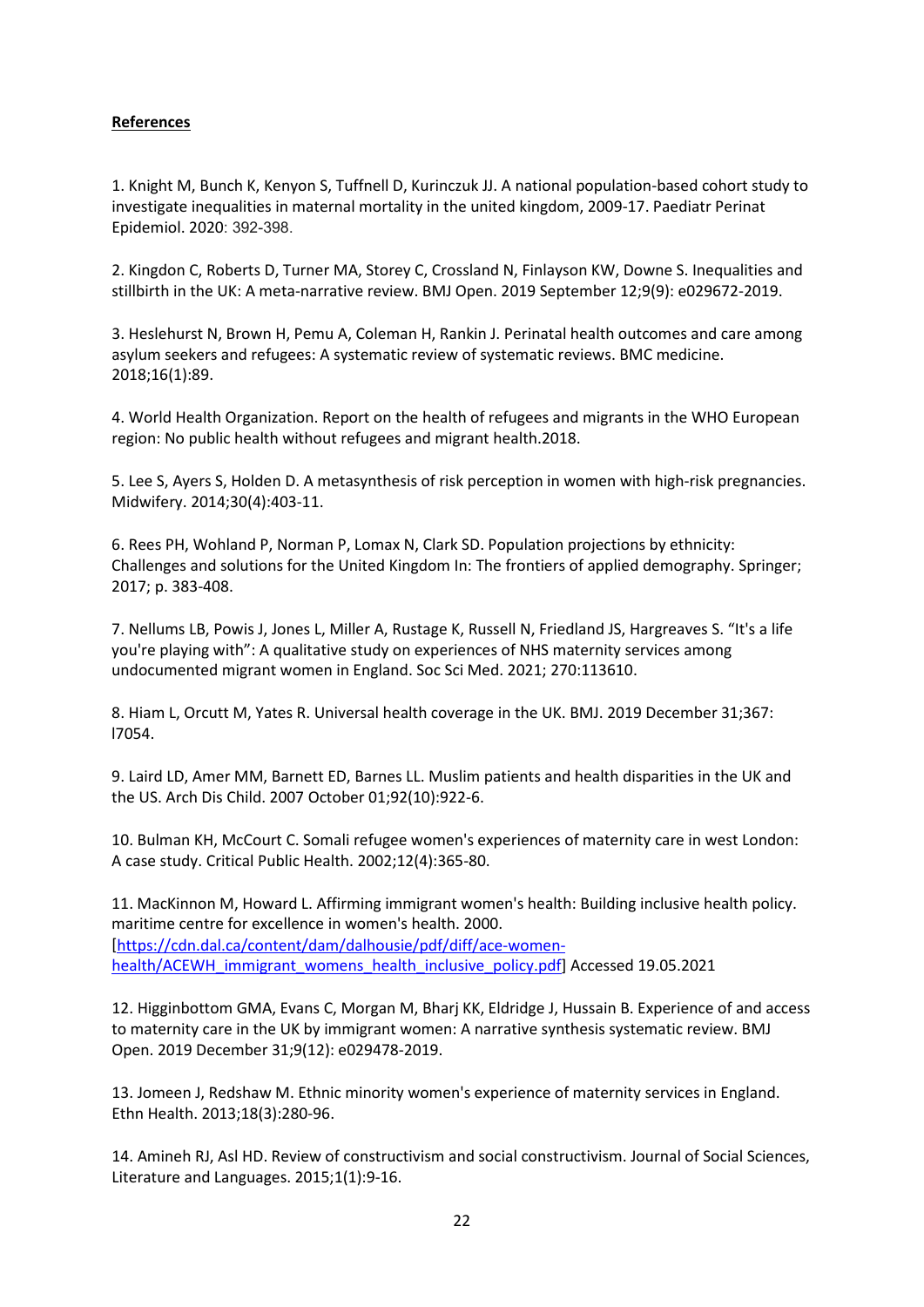15. Flick U. Mapping the field. The SAGE handbook of qualitative data analysis. 2014:1-18.

16. Braun V, Clarke V. Using thematic analysis in psychology. Qualitative research in psychology. 2006;3(2):77-101.

17. Curtin M, Fossey E. Appraising the trustworthiness of qualitative studies: Guidelines for occupational therapists. Aust Occup Ther J. 2007;54(2):88-94.

18. QSR. NVivo qualitative data analysis Software. (Version 12). <https://www.qsrinternational.com/nvivo-qualitative-data-analysis-software/home> ed; 2021.

19. Wren Serbin J, Donnelly E. The impact of racism and midwifery's lack of racial diversity: A literature review. J Midwifery Women's Health. 2016;61(6):694-706.

20. Esegbona-Adeigbe S. Cultural qualities and antenatal care for black African women: A literature review. British Journal of Midwifery. 2018;26(8):532-9.

21. Yoder H, Hardy LR. Midwifery and antenatal care for black women: A narrative review. SAGE Open. 2018;8(1):2158244017752220.

22. Sporek PE. Unconscious bias. British journal of midwifery. 2015; 23(12):910.

23. Hassen N, Lofters A, Michael S, Mall A, Pinto AD, Rackal J. Implementing anti-racism interventions in healthcare settings: A scoping review. International Journal of Environmental Research and Public Health. 2021;18(6):2993.

24. England N. The NHS long term plan. NHS England. 2019

25. Homer CS, Leap N, Edwards N, Sandall J. Midwifery continuity of carer in an area of high socioeconomic disadvantage in London: A retrospective analysis of Albany midwifery practice outcomes using routine data (1997–2009). Midwifery. 2017; 48:1-10.

26. Asif S, Baugh A, Jones NW. The obstetric care of asylum seekers and refugee women in the UK. The Obstetrician & Gynaecologist. 2015;17(4):223-31.

27. Cumberlege J. BETTER BIRTHS Improving outcomes of maternity services in England: A Five Year Forward View for maternity care. London: NHS England; 2016 Available from: <https://www.england.nhs.uk/wp-content/uploads/2016/02/national-maternity-review-report.pdf>

28. Rayment-Jones H, Harris J, Harden A, Khan Z, Sandall J. How do women with social risk factors experience united kingdom maternity care? A realist synthesis. Birth. 2019;46(3):461-74.

29. Rayment-Jones H, Murrells T, Sandall J. An investigation of the relationship between the caseload model of midwifery for socially disadvantaged women and childbirth outcomes using routine data–a retrospective, observational study. Midwifery. 2015;31(4):409-17.

30. McCourt C, Pearce A. Does continuity of carer matter to women from minority ethnic groups? Midwifery. 2000;16(2):145-54.

31. Tracy SK, Welsh A, Hall B, Hartz D, Lainchbury A, Bisits A, White J, Tracy MB. Caseload midwifery compared to standard or private obstetric care for first time mothers in a public teaching hospital in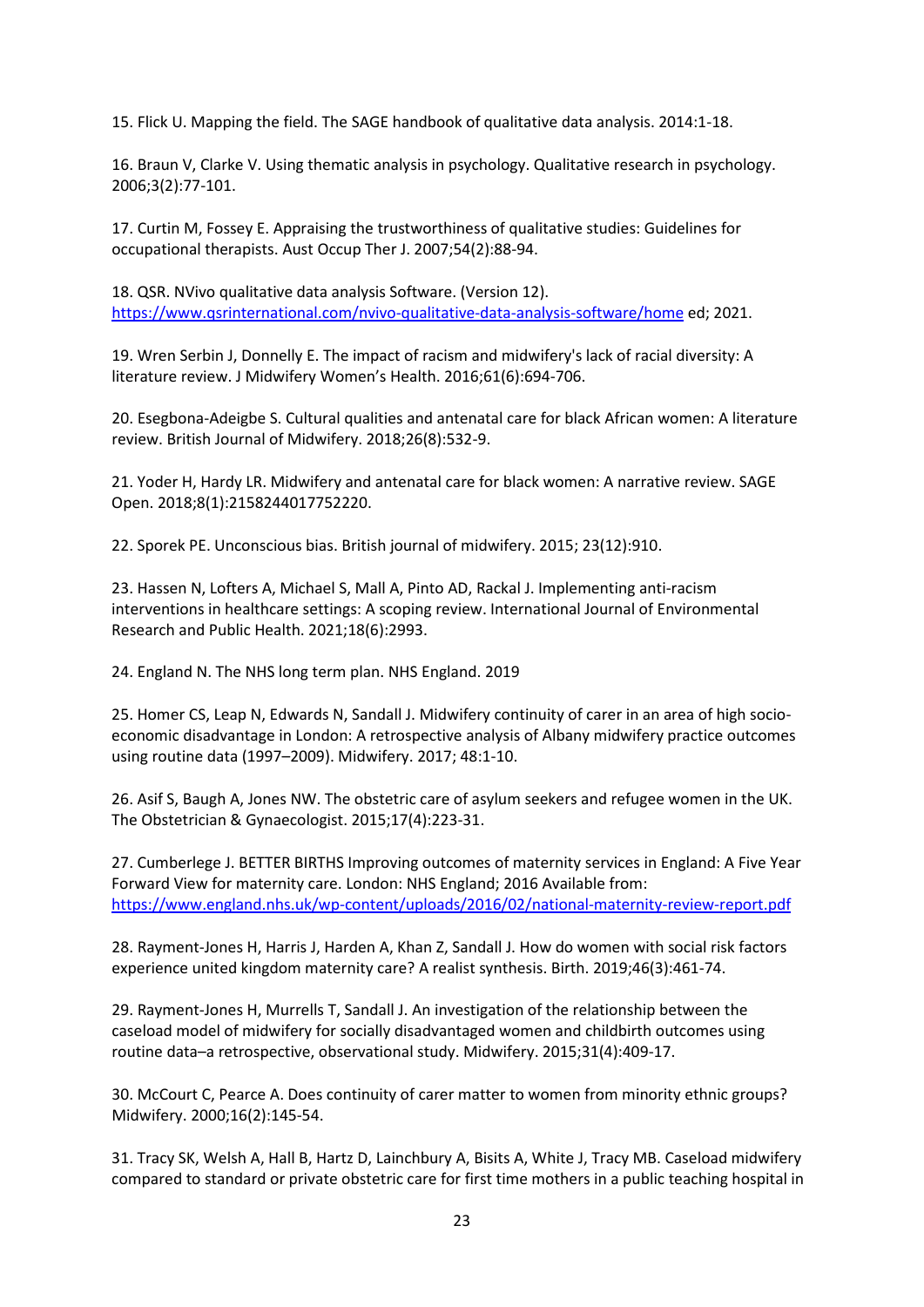australia: A cross sectional study of cost and birth outcomes. BMC Pregnancy and Childbirth. 2014;14(1):46.

32. Fenwick J, Sidebotham M, Gamble J, Creedy DK. The emotional and professional wellbeing of australian midwives: A comparison between those providing continuity of midwifery care and those not providing continuity. Women and Birth. 2018;31(1):38-43.

33. Styles C, Kearney L, George K. Implementation, and upscaling of midwifery continuity of care: The experience of midwives and obstetricians. Women and Birth. 2020;33(4):343-51.

34. Aquino, Maria Raisa Jessica V, Edge D, Smith DM. Pregnancy as an ideal time for intervention to address the complex needs of black and minority ethnic women: Views of British midwives. Midwifery. 2015;31(3):373-9.

35. Ochieng BM. Black African migrants: The barriers with accessing and utilizing health promotion services in the UK. The European Journal of Public Health. 2013;23(2):265-9.

36. Kasten MJ, Berman AC, Ebright AB, Mitchell JD, Quirindongo-Cedeno O. Interpreters in health care: A concise review for clinicians. Am J Med. 2020;133(4):424,428. e2.

37. Pezaro S, Clyne W, Turner A, Fulton EA, Gerada C. 'Midwives overboard!' inside their hearts are breaking, their makeup may be flaking but their smile still stays on. Women And Birth: Journal Of The Australian College Of Midwives. 2015;29(3):59-66.

38. Higginbottom GMA, Evans C, Morgan M, Bharj KK, Eldridge J, Hussain B. Experience of and access to maternity care in the UK by immigrant women: A narrative synthesis systematic review. BMJ Open. 2019 December 31;9(12): e029478-2019.

39. Pangas J, Ogunsiji O, Elmir R, Raman S, Liamputtong P, Burns E, Dahlen HG, Schmied V. Refugee women's experiences negotiating motherhood and maternity care in a new country: A metaethnographic review. Int J Nurs Stud. 2019; 90:31-45.

40. Metzl JM, Hansen H. Structural competency: Theorizing a new medical engagement with stigma and inequality. Soc Sci Med. 2014; 103:126-33.

41. Henderson J, Carson C, Jayaweera H, Alderdice F, Redshaw M. Recency of migration, region of origin and women's experience of maternity care in England: Evidence from a large cross-sectional survey. Midwifery. 2018; 67:87-94.

42. Garcia R, Ali N, Papadopoulos C, Randhawa G. Specific antenatal interventions for black, Asian and minority ethnic (BAME) pregnant women at high risk of poor birth outcomes in the united kingdom: A scoping review. BMC pregnancy and childbirth. 2015;15(1):226.

43. Heward-Mills NL, Atuhaire C, Spoors C, Pemunta NV, Priebe G, Cumber SN. The role of faith leaders in influencing health behaviour: A qualitative exploration on the views of black African christians in leeds, united kingdom. Pan Afr Med J. 2018 July 06; 30:199.

44. Danso A, Danso Y. The complexities of race and health. Future Healthc J. 2021;8(1):22-7.

45. Knight M, Bunch K, Vousden N, Morris E, Simpson N, Gale C, O'Brien P, Quigley M, Brocklehurst P, Kurinczuk JJ. Characteristics and outcomes of pregnant women hospitalised with confirmed SARS-